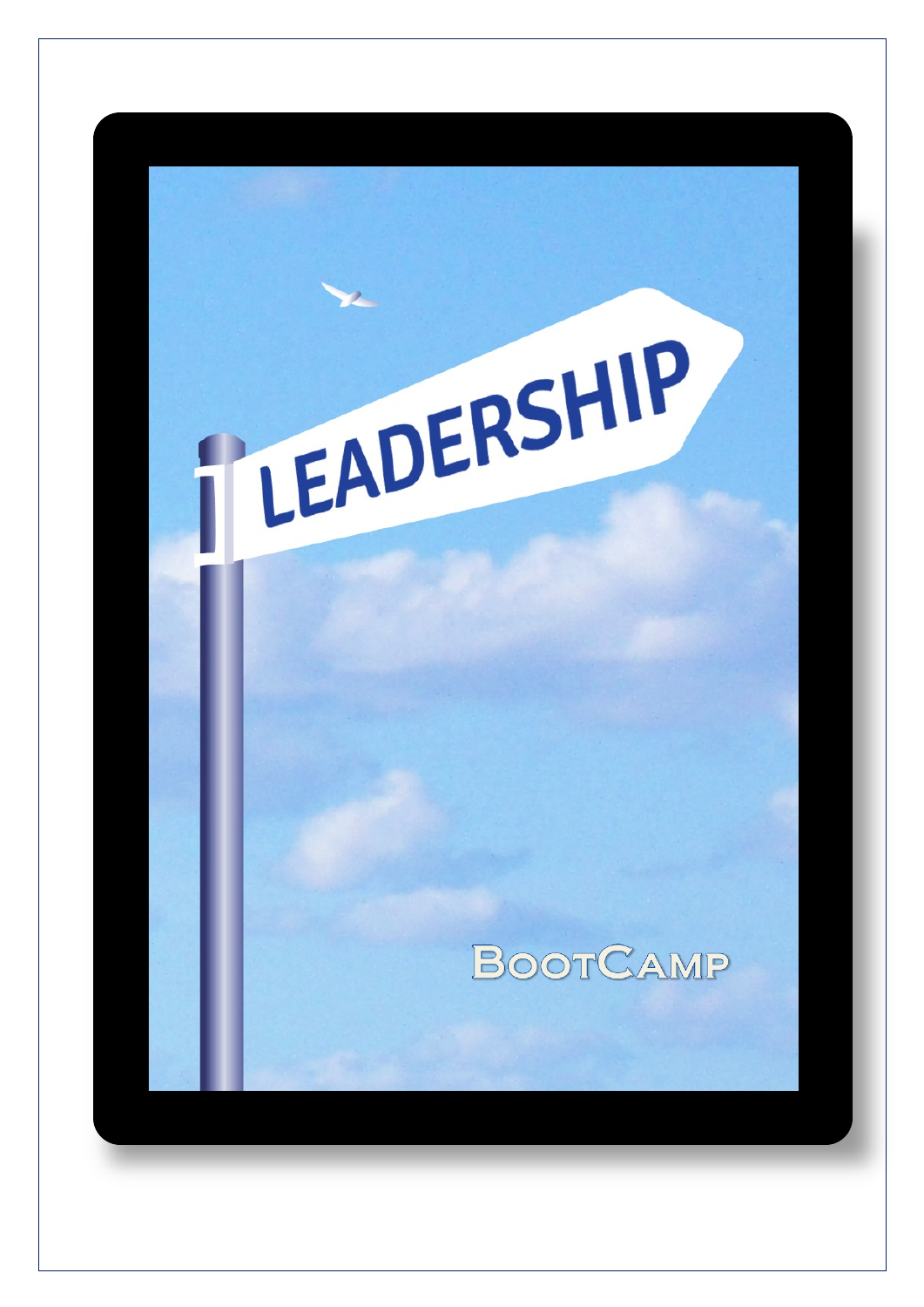© John Iuliano ~ 2 ~ Leadership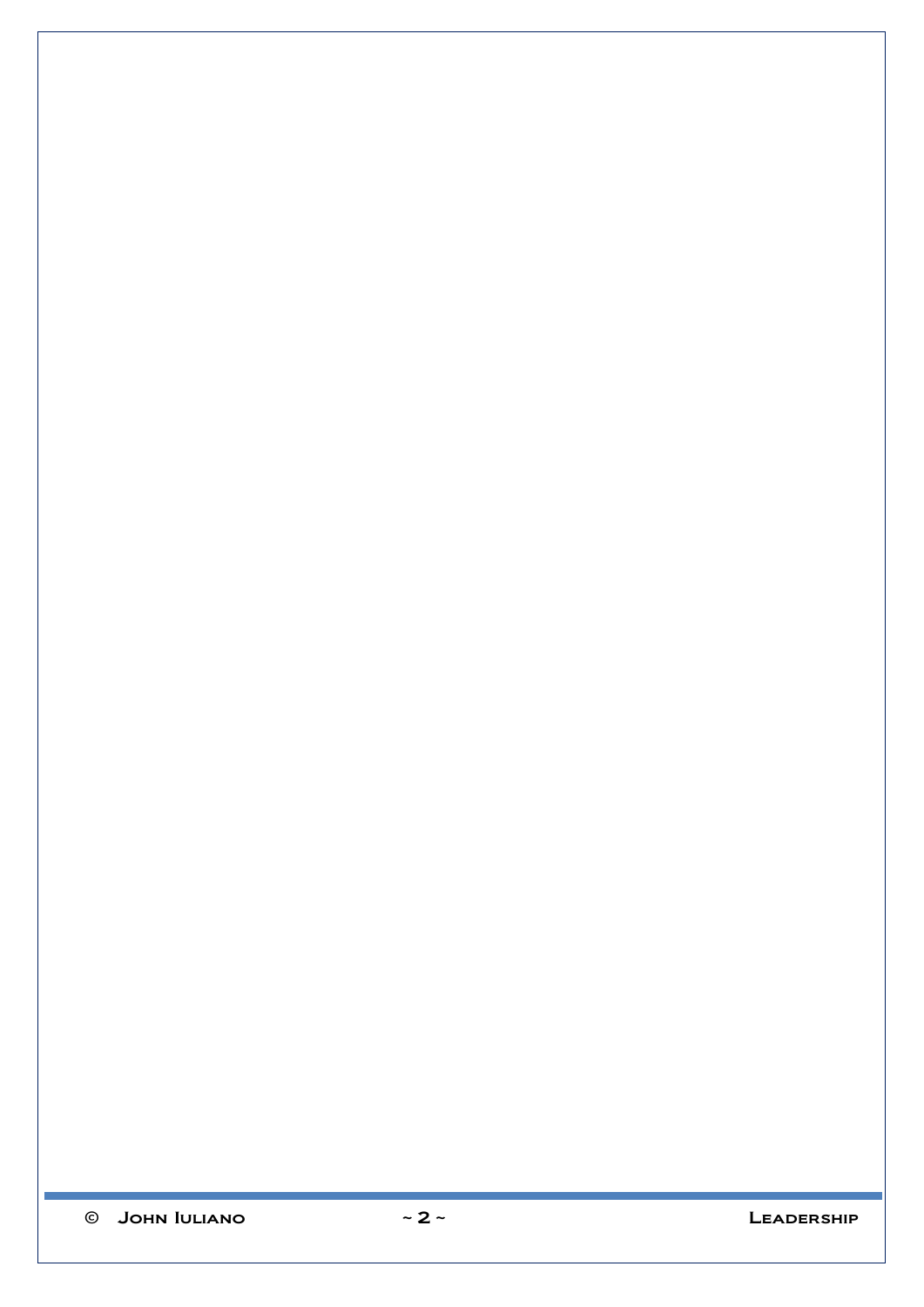## **PROGRAMME**

| <b>SESSION 1:</b> | $9.00$ AM - 10.00AM |  |
|-------------------|---------------------|--|
|                   |                     |  |

Session 2: 10.00am – 11.00am

Morning Tea: 11.00am – 11.30am

Session 3: 11.30am – 12.30pm

Session 4: 12.30pm – 1.00pm

*"And the things that you have heard fromme amongmanywitnesses, commit these to faithfulmen whowill be able to teach others also." 2 Timothy 2:2*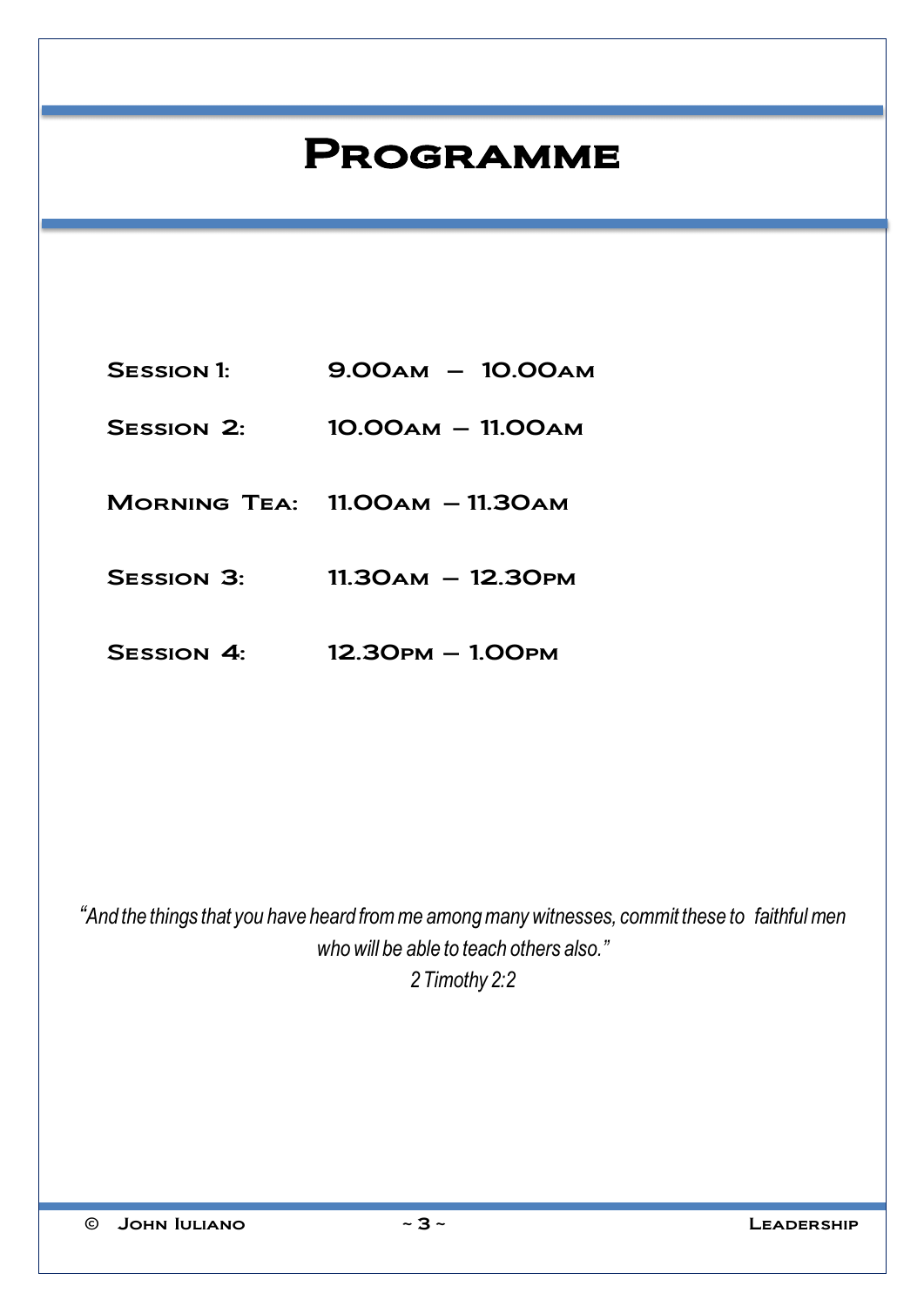## TABLE OF CONTENTS

| THE LEADERSHIP PATHWAY AT LIFESOURCE  |    |
|---------------------------------------|----|
| THE JOURNEY TO CHRISTIAN MATURITY     | 5  |
| THE CORE VALUES OF A CHRISTIAN LEADER |    |
| <b>LEADERSHIP DEVELOPMENT</b>         | 21 |
| <b>IDENTIFYING POTENTIAL LEADERS</b>  |    |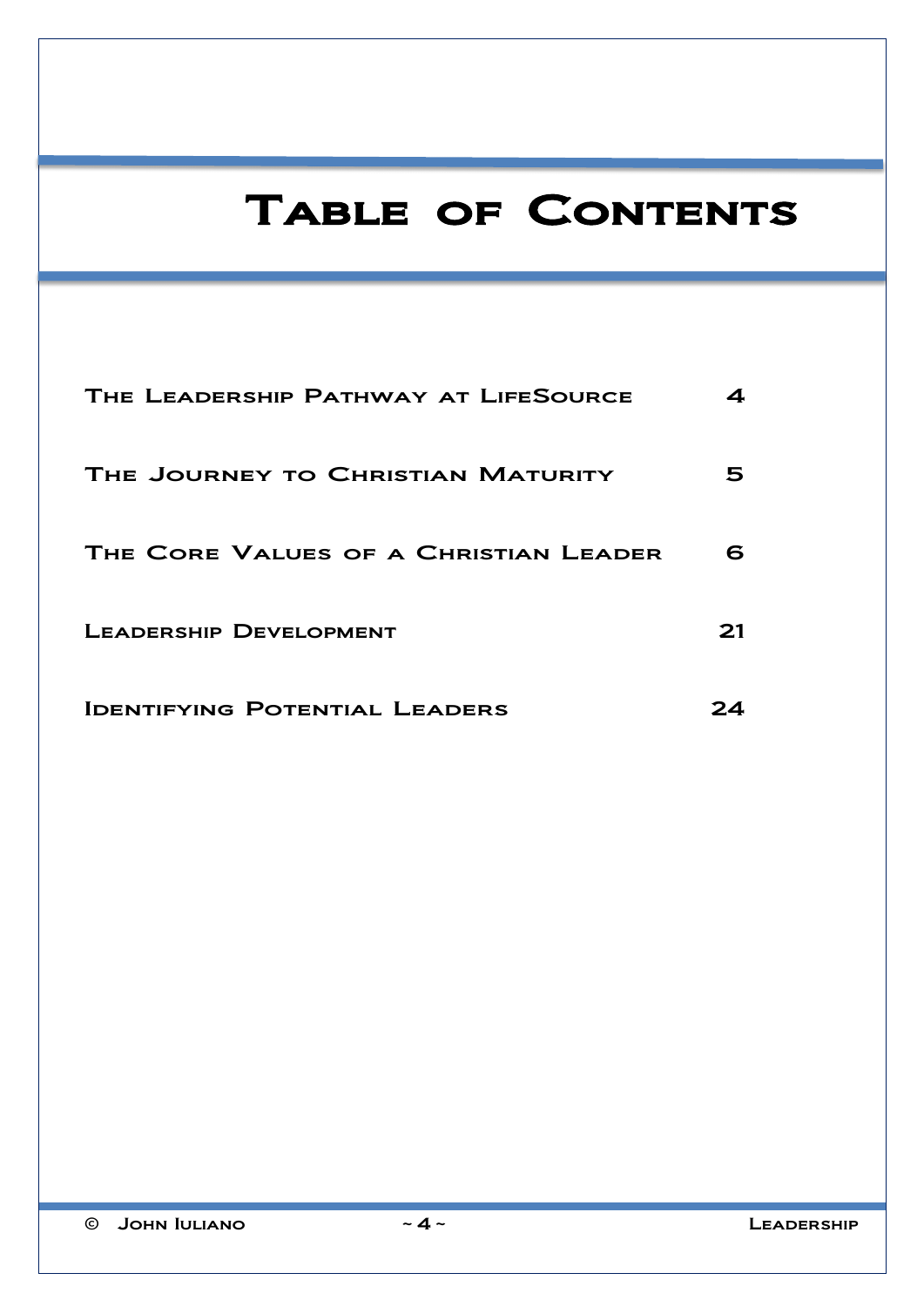

### **Discover**

Identify those with leadership potential.

`

### **Develop**

*This stage involves both formal teaching and personal mentoring.*

- 1. Bootcamp.
- 2. Meet with Senior Leadership to discuss next step in development placement as leader in training.
- 3. Leader-in-training.

## **Deploy**

Lead a group of people. *Formal teaching and personal mentoring continues in this stage.*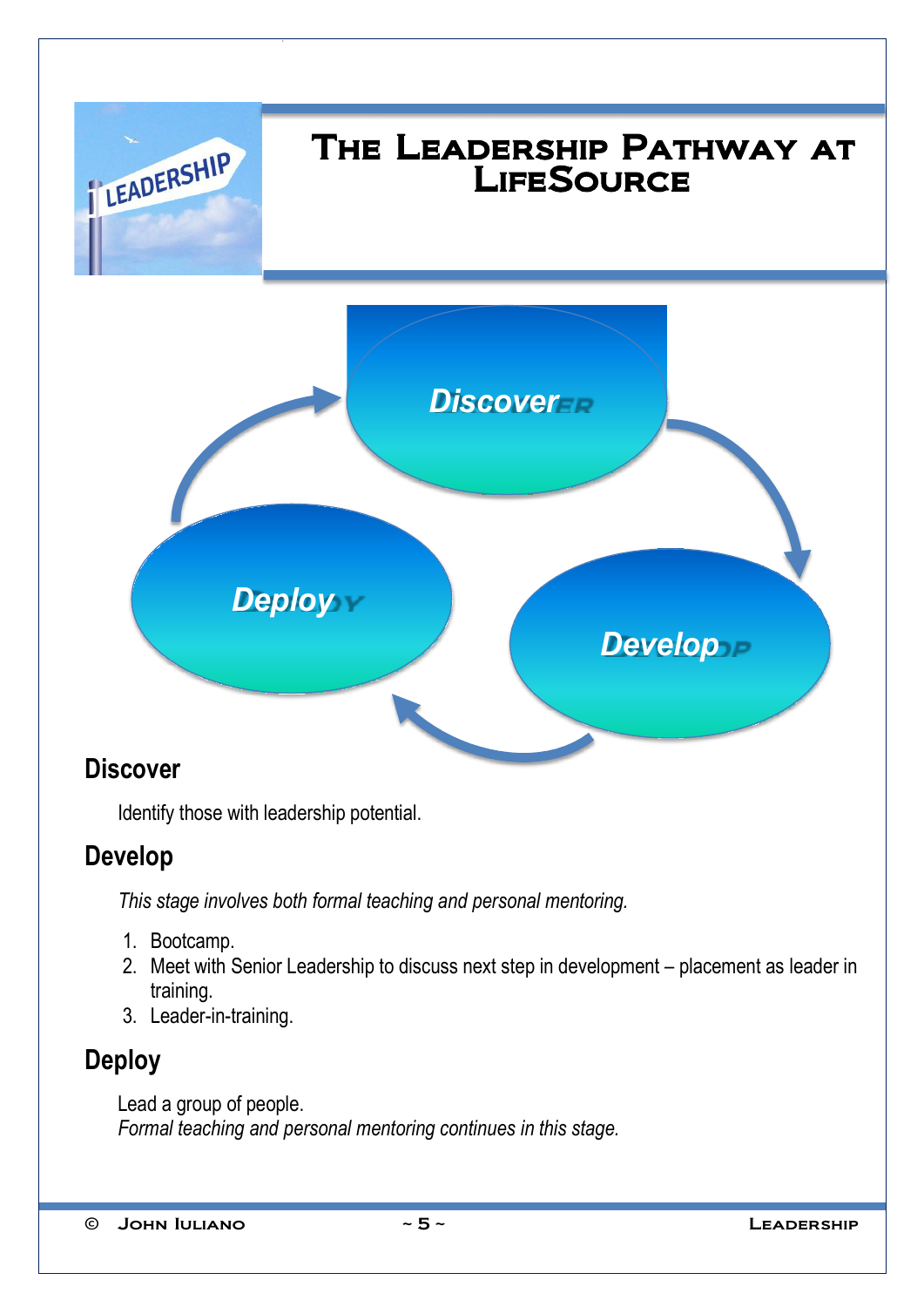#### THE JOURNEY TO CHRISTIAN MATURITY How to become a Great Commission Christian. Matthew 28:19: "Go and make disciples of all nations." **KINGDOM** of this WORLD. \*darkness **KINGDOM** of God  $*$ light SEEKER CONVERT • Believer in Jesus • Knows Jesus as Saviour Revelation about grace of God • Focused on my salvation • Focused on entering the Kingdom • Asks, "What has God done for me?" • Asks, "What are my privileges?" • Asks, "How can I be blessed?" • Asks, "Who can help me? **DISCIPLE** • Becoming like Jesus • Knows Jesus as Lord • Revelation about obedience to God • Focused on the salvation of others • Focused on extending the Kingdom • Asks, "What can I do for God?" • Asks, "What are my responsibilities?" • Asks, "How can I be a blessing?" • Asks, "How can I help others?" Disciple Maker THE GOSPEL A: Admit our sins B: Believe in Jesus C: Commit to follow Jesus 7 ESSENTIAL QUALITIES 1. Good Character 2. Faithful & Loyal 3. Self-Controlled 4. Kingdom Minded 5. Visionary & Authentic 6. Tried & Tested 7. Blameless 7 CORE VALUES 1. Loves God 2. Loves People 3. Loves a Godly Lifestyle 4. Loves Sharing Jesus 5. Loves God's Family 6. Loves God's Kingdom 7. Loves Generosity **Discipling one person** Leader-intraining  $\mathsf{L}$ **Discipling a group** Leader  $\overline{11}$ **Raising Disciple Makers** Leader of Leaders  $\overline{2}$ • Enemy at the Gate • Breakthrough **Weekend**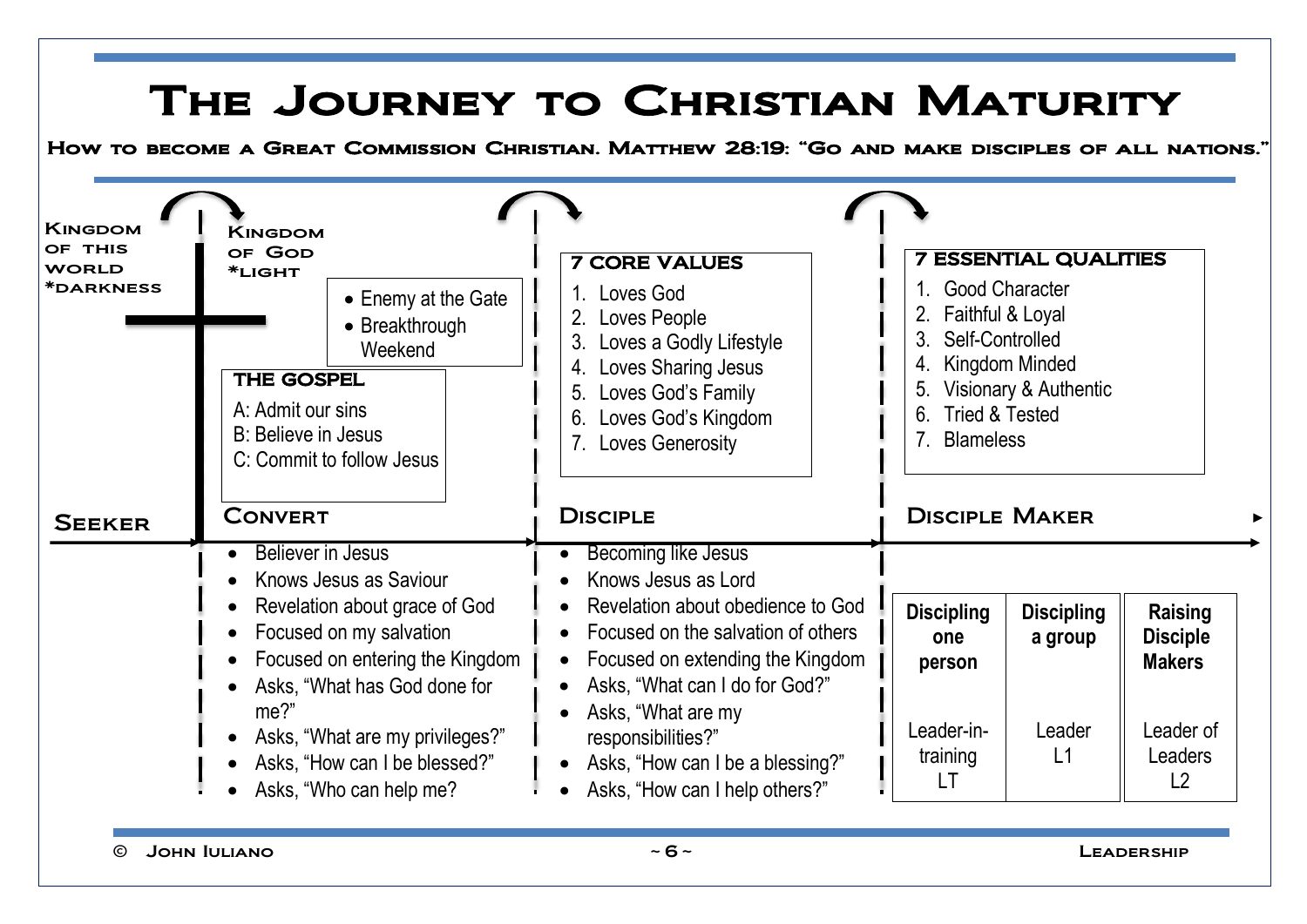

# The Core Values of a Christian Leader

## **Introduction**

The purpose of this teaching is to outline the essential qualities the Apostle Paul believed were needed in Christian Leaders. It is taken from 1 Timothy 3:8-10.

Every church needs good quality leaders for it to achieve its God-given purpose.

- Some churches are blessed with great leaders whilst others feel they are lacking.
- I believe every church can have great leaders if someone is willing to pay the price to raise them up.
- Many people are willing to become leaders if they are given a vision of what good leadership looks like.
- Paul gave clear indications of what he expected in a leader. HE EVEN GAVE LEADERS A SPECIAL TITLE – DEACON.
- **•** Deacon = GK DIAKONOS (1249) = A servant, one who helps in the church and assists the Pastor/Bishop in his duties.
- Paul's expectations of deacons ought to be our expectations of leaders as the definition of Christian Leadership in the church is the same as Paul's definition for a deacon.

**Text: 1 Timothy 3:8-10 "Likewise deacons must be reverent, not double-tongued, not given to much wine, not greedy for money, holding the mystery of the faith with a pure conscience. But let these first be tested; then let them serve as deacons, being found blameless."**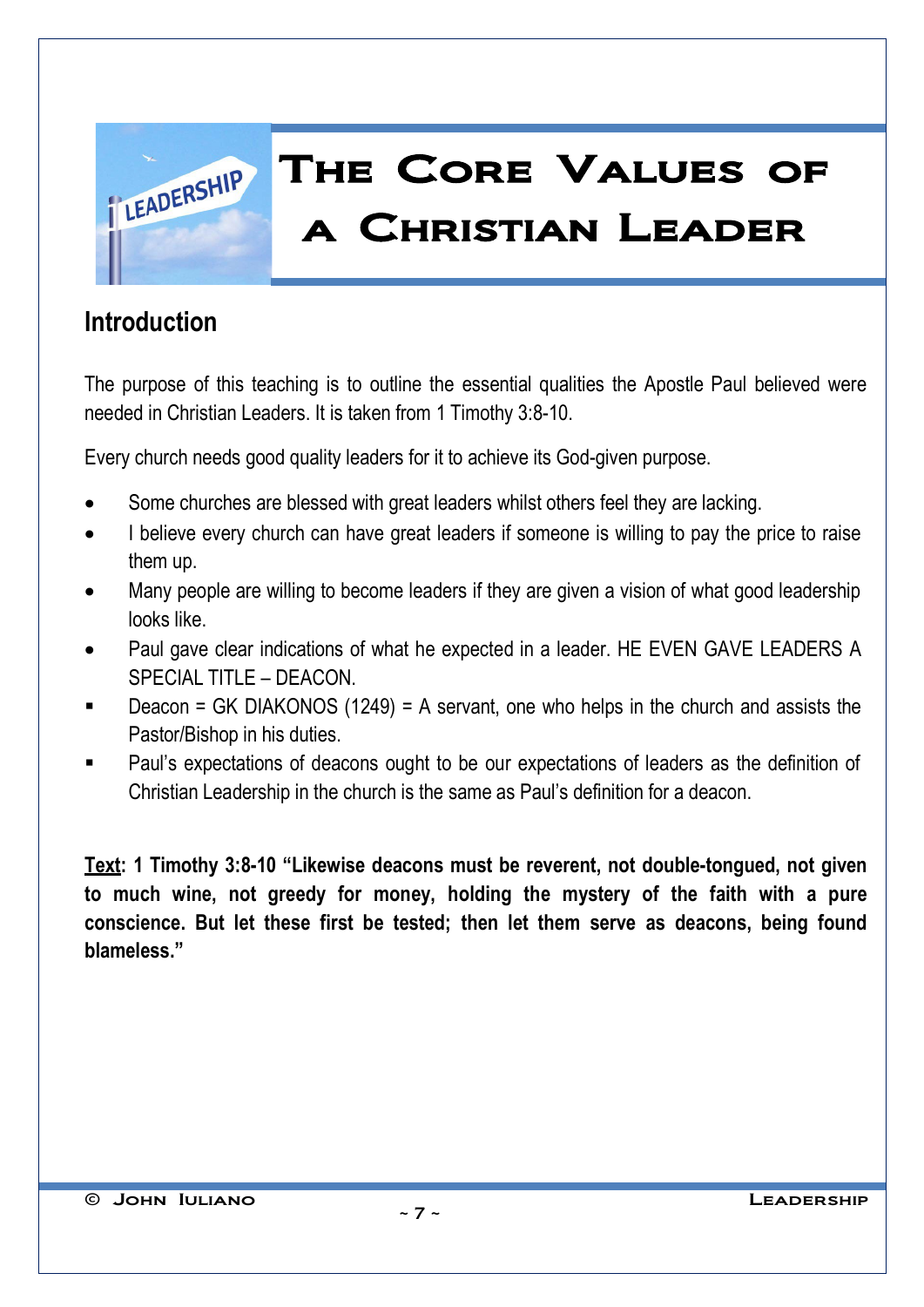# The 7 Core Values of a Christian Leader

### **1. The Good Character Leader**

#### **Reverent = Gk SEMNOS (4586) = honourable and respected**

Zodiahates defines this word as worthy of respect, dignified. He implies that a person who carries this quality represents not only earthy dignity but also a heavenly dignity. It is a quality that is both majestic and awe- inspiring. It doesn't repel people but rather it does the opposite. It invites and attracts people. The simple definition is what we would describe as "good character".

Good character can be seen in the following four descriptions:

#### 1. **Integrity**

(i) You can't have good character without integrity. Dwight D. Eisenhower once said: "The supreme quality for leadership is unquestionably integrity. Without it, no real success is possible."

(ii) Integrity will cause others to speak well of you:

- What do others say about you?
- What do people who know you say about you?
- What character references do you have and from whom?

(iii)Integrity refers to wholeness, oneness and no major flaws. It is a reference to our moral togetherness.

#### 2. **No Character Flaws**

- (i) A character flaw should not be confused with our humanity. We all have moments of weakness that cause us to feel embarrassed and remorseful which ought to lead us to address the weakness through:
	- Repentance.
	- Changed thinking, retraining.
	- Accountability.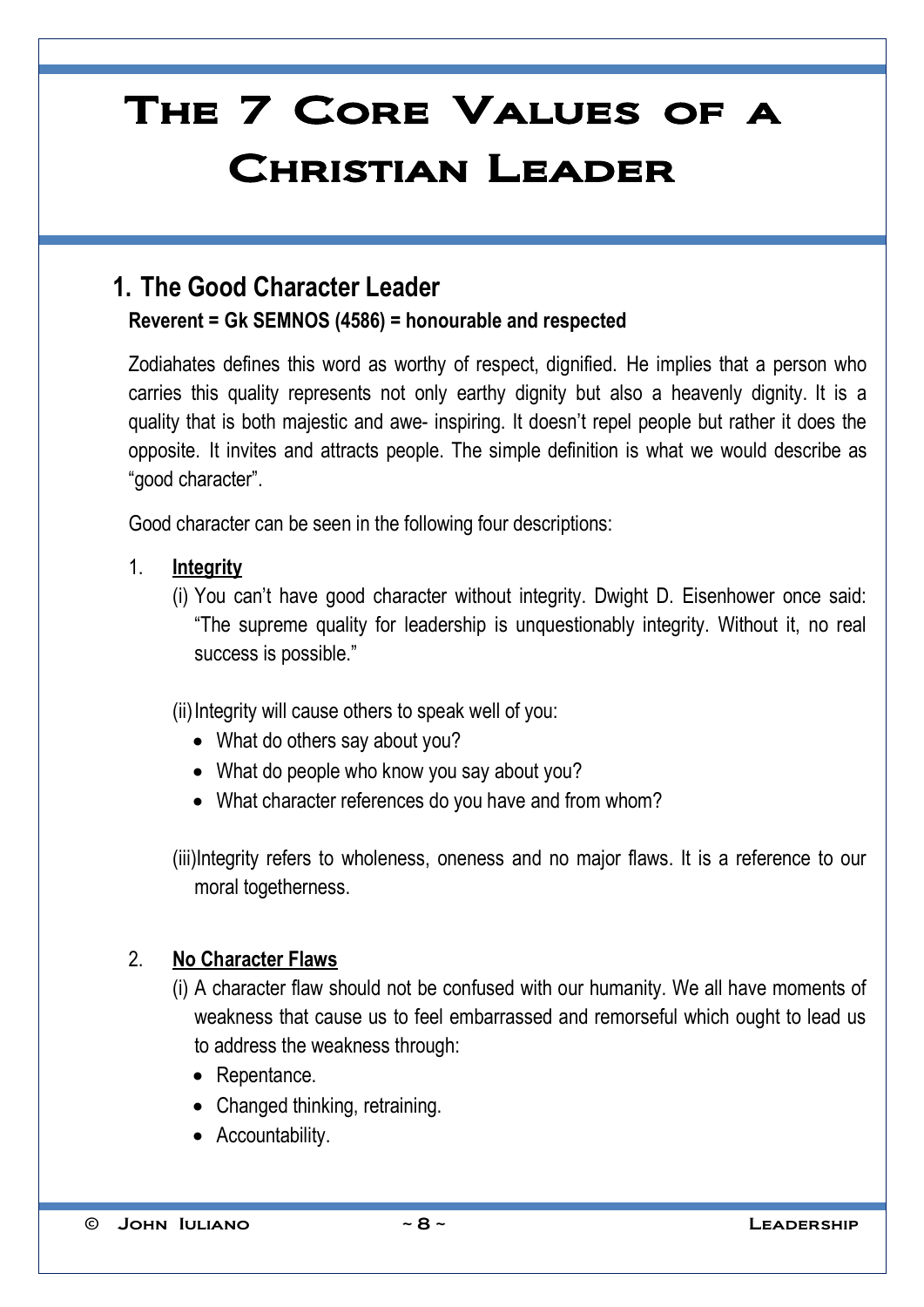(ii)A Character flaw flows out of a lack of integrity and will show up on various occasions but especially when the person is placed under pressure. It manifests through:

- Unaccountability.
- Deceitfulness
- Blame shifting (shifting blame by making excuses).
- Self-righteousness.

(iii)The only way to deal with a character flaw is through brokenness.

Illus: The potter and the clay (Jeremiah 18:1-6). The potter has to remake the pot removing the flaws.

The road to recovery is possible as long as one is willing to follow these four steps:

- Humility. James 4:6 "…God gives GRACE to the humble." (He resists the proud.)
- Repentance.

Judas was only remorseful not repentant. Matthew 27:3-5. True repentance creates genuine brokenness, willingness to make restitution and a desire to become whole.

- Restoration through retraining. Peter was repentant and willing to confess his love for Christ after his denial. John 21:15-19
- Accountability.

Allowing someone into your inner world who will walk the journey of restoration with you. Galatians 6:1-2, James 5:16.

(iv) Billy Graham once said

When wealth is lost – nothing is lost

When health is lost – something is lost

When character is lost – all is lost.

© John Iuliano ~ 9 ~ Leadership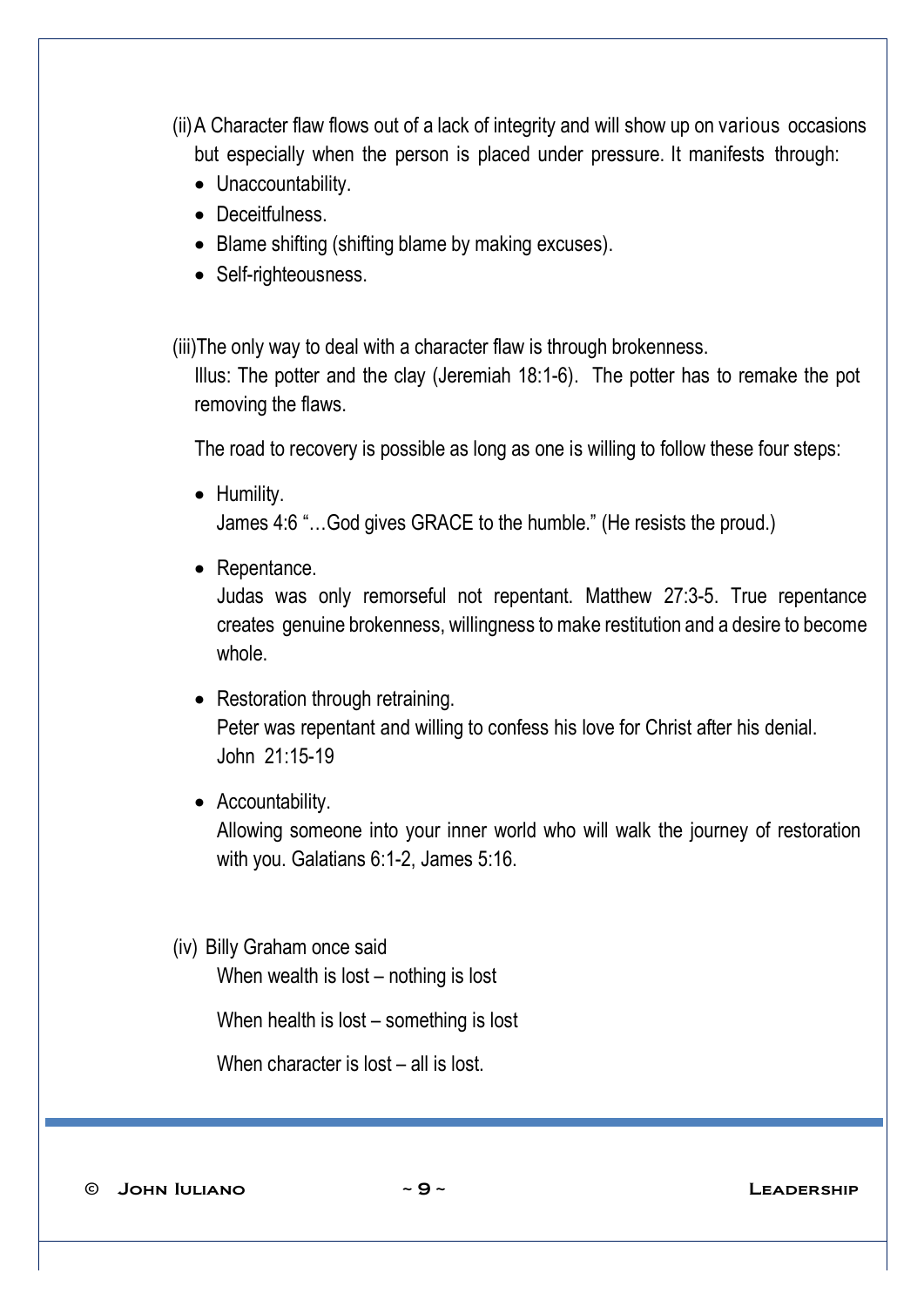#### 3. **Trust**

(i) Trust is something that can never be demanded, it can only be earned.

(ii)Trust is not earned by what you say but by what you do.

- 1. Every time you DO what you SAY you build more trust and your Trust Bank increases.
- 2. Every time you DON'T DO what you SAY, you destroy trust and your Trust Bank decreases.

(iii)Never place people into leadership with no trust in the trust bank.

#### 4. **Honour**

(i) Once trust reaches a certain level, it changes to HONOUR.

(ii)As with trust, honour can never be demanded, it is earned.

(iii)The questions to ask about any leader are:

- What do people say about them?
- What do their work colleagues say about them?
- What does the family say about them?
- Do they know how to give honour? (Note: you can't receive honour if you don't know how to give honour.)

## **2. The Faithful and Loyal Leader**

### **not double tongued Gk not DILOGOS (1351)**

Someone who is double-tongued says one thing one day and another the next day. We call this type of behaviour two faced and deceitful.

A Christian Leader needs to do the following three things:

### **1. Say What They Mean**

- (i) No leader should be able to get away with saying something to your face and doing something else behind your back.
- (ii)Jesus gives an example of this in the parable of the two sons. Matthew 21:28-31.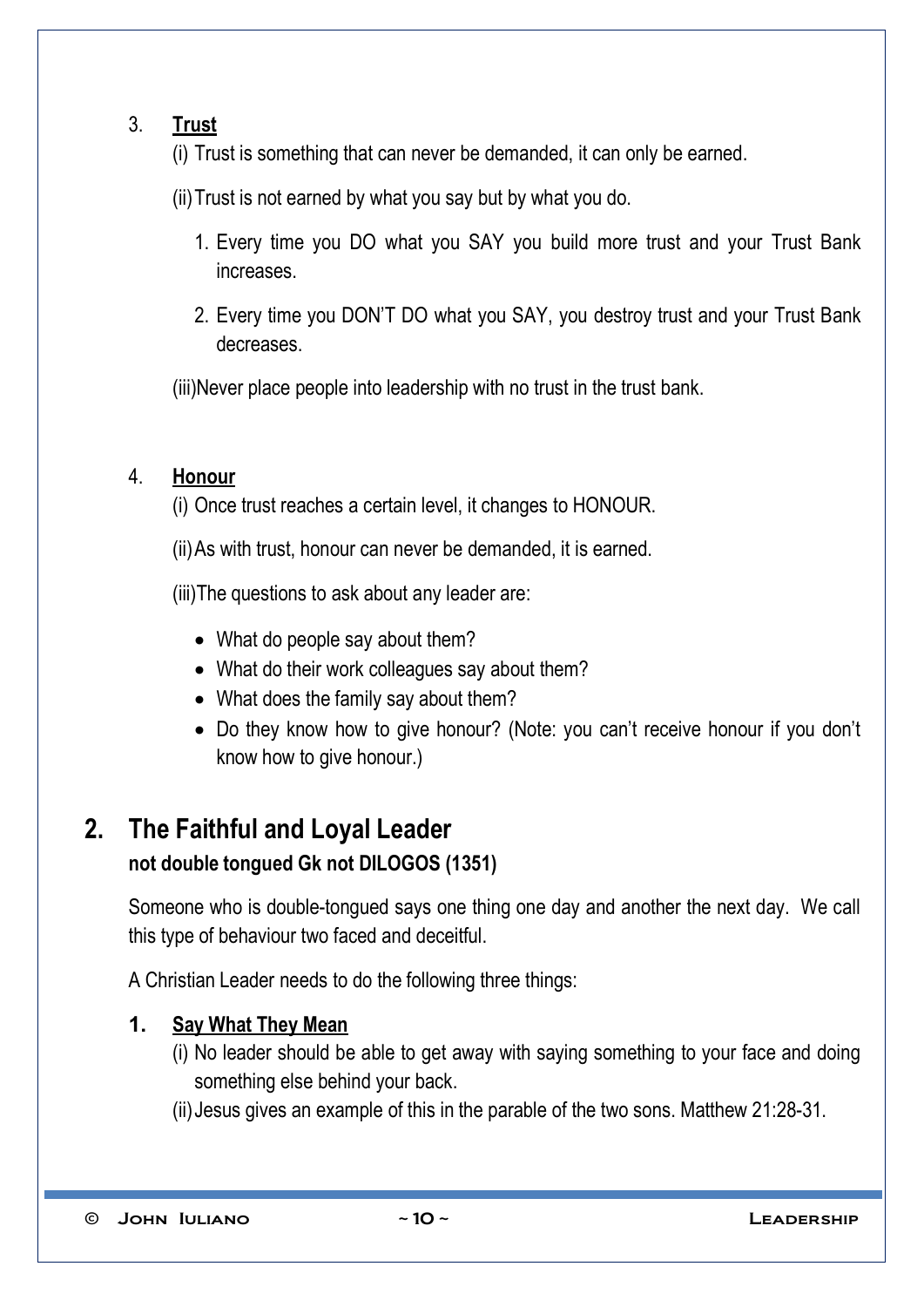#### 2. **Be Consistent**

- (i) Every leader must be consistent in the way they do life.
- (ii)They cannot be a Christian on Sunday and something else on Monday to Saturday.
- (iii)They need to be pillars in the church. Every pillar in a building has a "load rating". The load rating determines what weight the pillar can hold. There is no good reason to appoint a leader that cannot carry any weight, or has a very low load rating. They will end up sooner or later letting you down.

#### 3. **Be Loyal to Key Leaders and to Key Relationships**

- (i) To God
- (ii) To Church
- (iii) To Pastor
- (iv) To Spouse
- (v) To Children/family
- (vi) To Boss
- (vii) To Friends

Question: Who would you take to war? Who would you like in the trenches with you? Who would protect your back and would not desert you when the going gets tough?

## **3. The Self Controlled Leader**

#### **Not given to much wine**

In Paul's day, and even today, drinking too much was a sign of lack of self-control. This comment covers much more than excessive drinking, it deals with the issue of self-control. Self-control is one of the fruit of the Spirit Paul mentions in Galatians 5:23.

#### **1. Self Control**

Self-control would also cover, but is not limited to the following:

- (i) Gambling
- (ii) Over eating
- (iii) Anger
- (iv) Pornography and other areas of elicit sexuality

 $\odot$  John Iuliano  $\sim$  11  $\sim$   $\sim$  11  $\sim$  . The Leadership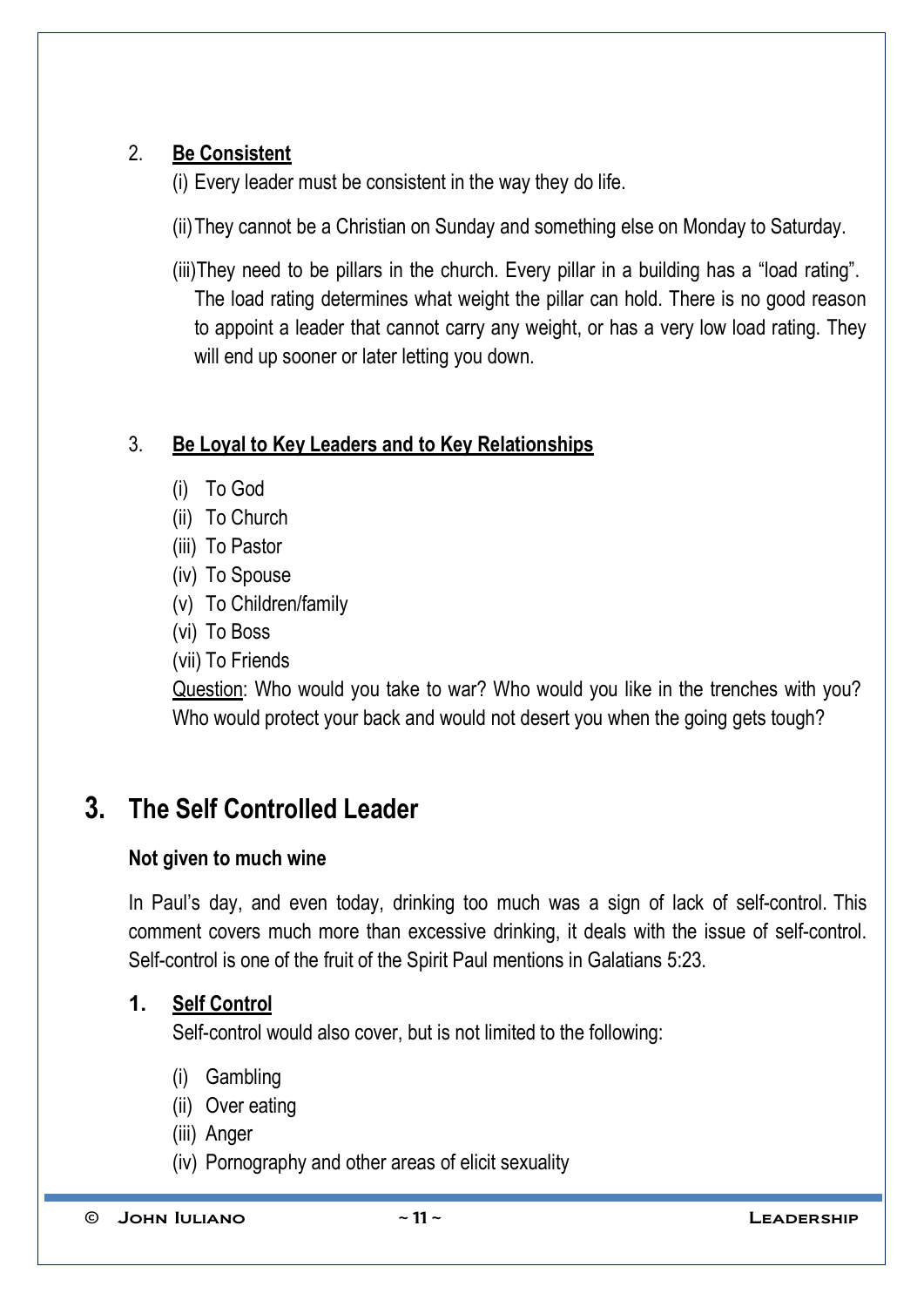#### 2. **Ruling Your Spirit**

Proverbs 16:32 "... he who rules his spirit (is better) than he who takes a city". Ruling your spirit involves:

- (i) Having a transformed mind
- (ii) Living a disciplined lifestyle
- (iii) Submitting to the Lordship of Christ
- (iv) Having accountability partners

#### 3. **The 40 Day Challenge**

The 40 day challenge involves taking 40 days to address an undisciplined area in your life. This is done by increasing your devotion to God and by decreasing the undisciplined area in your life. For example:

- (i) Fast TV for 40 days.
- (ii) Fast fatty foods for 40 days.
- (iii) Fast going to bed late.

If you can do something for 40 days, you establish a new pattern in your life.

### **4. The Kingdom Minded Leader**

#### **Not greedy for money**

**In order to become Kingdom minded and break the hold of money and materialism over our lives, we need to do the following three things:**

#### 1. **Trust in God**

Being greedy for money shows lack of trust in God.

- (i) 1 Timothy 6:10 "The love of money is a root of all evil."
- (ii) Once money begins to take control of your life, there is no room for God's miraculous provision.
- (iii) Matthew 6:33 "Seek first the Kingdom of God and His righteousness and all these things shall be added to you."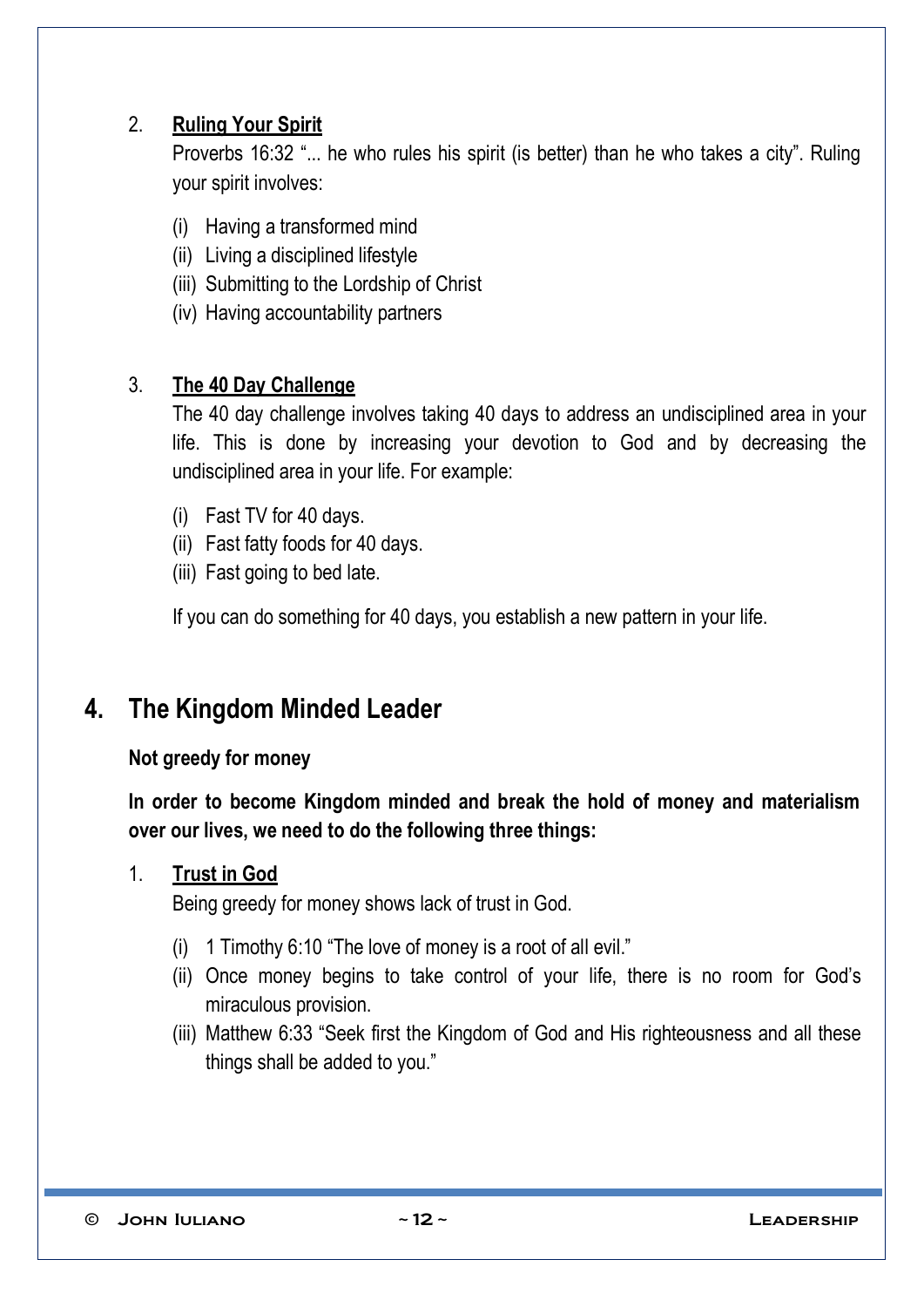#### **2. Place Money and Materialism into Right Perspective**

- (i) Getting right Kingdom Priorities places the money issue in its right place. Illustration: The rich young ruler couldn't come to grips with this (Luke 18:18-30).
	- Jesus wasn't telling everyone to sell their possessions.
	- He wanted this young man to get his priorities in order. Jesus wanted him to understand the blessing principle. If you put God first, you shall "…receive many times more in this present age and in the age to come eternal life." Luke 18:30

(ii) Keep money out of your heart and God will keep it in your pocket.

- If you spend all your energy and time making money, there is little time and energy left for pursing the Kingdom of God.
- Your priorities are out of order.
- Can't really be a great leader in the CHURCH OF GOD.

#### **3. Have the Mind of Christ**

Our greatest example of being Kingdom minded is Jesus.

- (i) We are encouraged to have the mind of Christ.
- (ii) 1 Corinthians 2: 14-16, Philippians 2:5, Romans 12:12.
- (iii) A leader must be
	- A GIVER not a TAKER
	- GENEROUS not STINGY
	- PASSIONATE FOR THE KING not PASSIONATE FOR POSSESSIONS
	- OTHERS FOCUSSED not SELF CENTRED

### **5. The Authentic Visionary leader**

#### **"Holding the mystery of the faith with a pure conscience."**

This verse holds two important truths about a leader:

- (i) A leader needs to be a visionary. One who is able to see what THE FAITH is all about (holding the mystery of the faith).
- (ii) A leader needs to be authentic in their Christian walk (a pure conscience).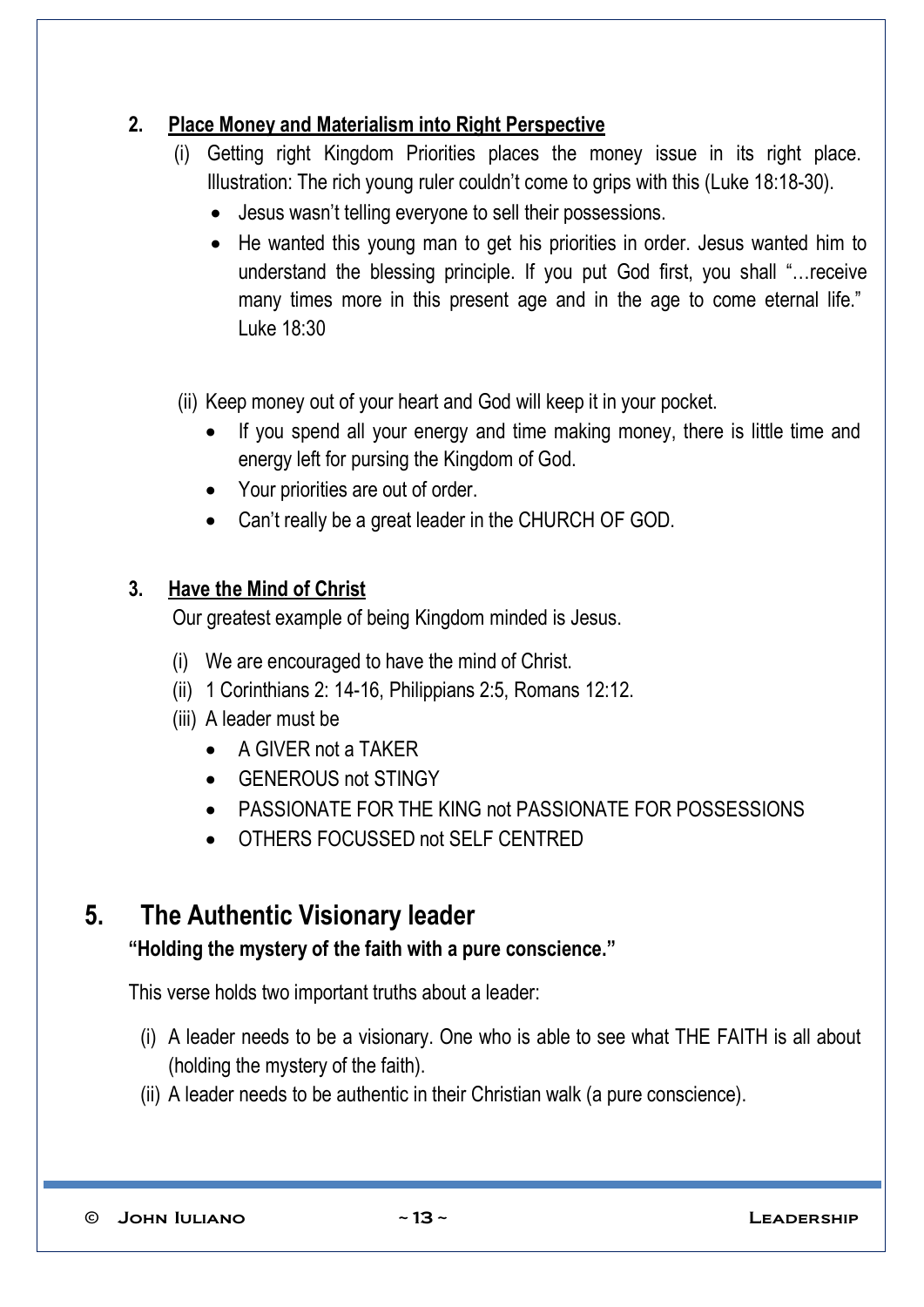#### 1. **The Visionary Leader**

- (i) A visionary is someone who:
	- can see what is ahead
	- has a revelation of the cause
	- can inspire others
	- is able to encourage others with the big picture.
- (ii) A Christian visionary is someone who:
	- can see what the gospel is all about
	- has a revelation of God's purposes
	- can inspire people by enabling them to see where they fit in God's big picture
	- is able to encourage people who feel discouraged by sharing with them a message of hope.

#### *2.* **The Authentic Leader**

There are at least three things we need to keep in mind if we want to be authentic. We need to:

- (i) Live with a clear conscience The only way to get a CLEAR CONSCIENCE is to live an authentic life
	- Once we have known the truth, we need to live the truth.
	- We can't have leaders who know the truth and live a lie.

#### (ii)Be Christ Like

Our faith is all about BECOMING LIKE JESUS

• Ask WWJD: What would Jesus do? We have wrist bands with WWJD reminding us to live authentic lives.

Illustration: We have a Christian bookstore in Sydney and recently, when doing an inventory of their stock, they discovered that their most stolen item was this wristband.

• Ask this question: "Will this action cause me to reflect the character of God?"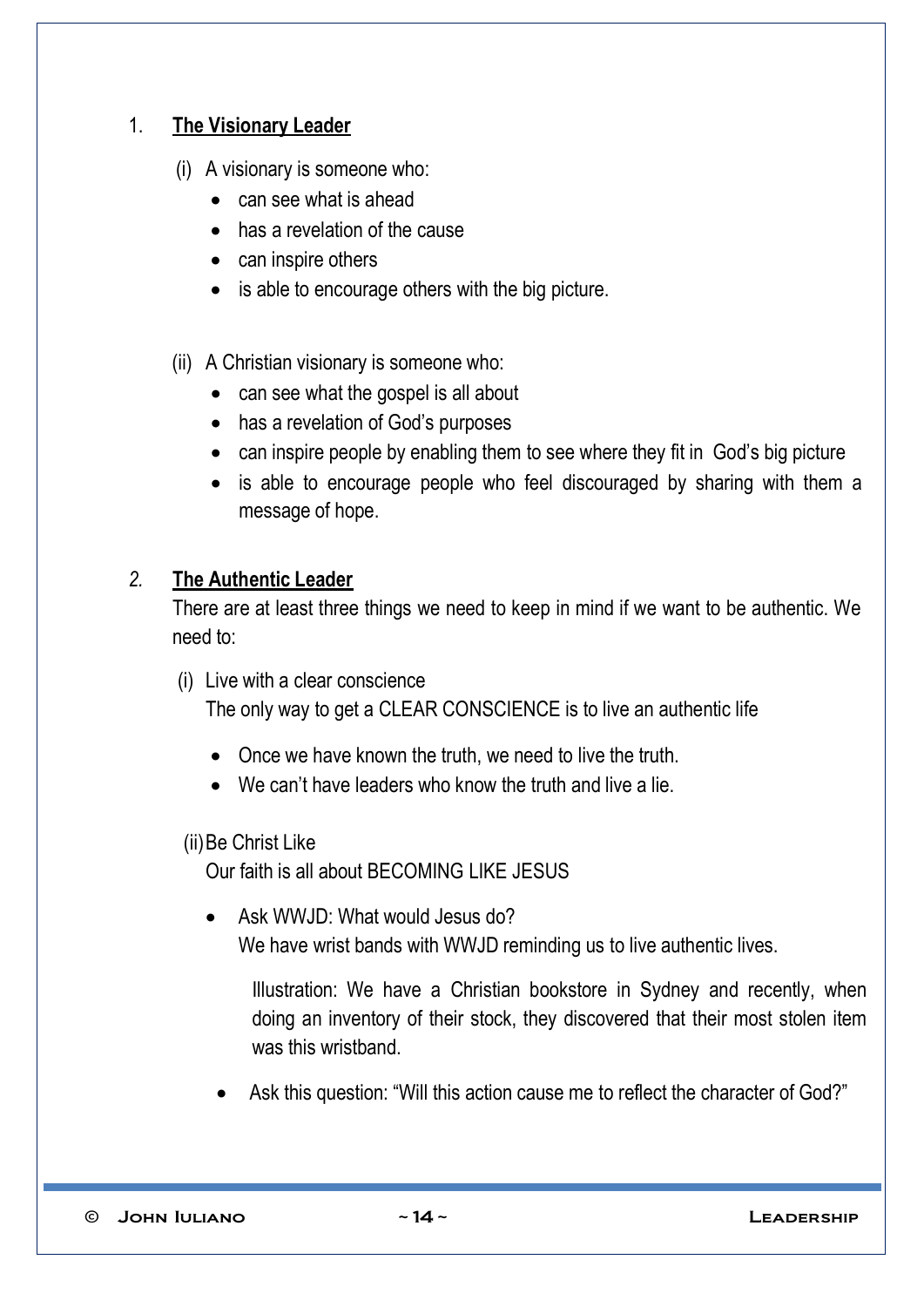- (iii) Not be a stumbling block.
	- The biggest problem unchurched people have with the church is unauthentic Christians.
	- How often has the word hypocrite been used?
	- Gandhi once said: "I like your Christ. I do not like your Christians. They are so unlike your Christ."
	- What are we really like when no one is watching?
	- All colleges and universities (Bible colleges) have included a clause on plagiarism – you cannot download anything from the Internet and use it as your own without giving credit to the author.
	- James Peterson and Peter Kim wrote a book called "When America Told the Truth".

87% don't see the 10 commandments as binding.

91% lie regularly.

50% of workers admit to having a sickie when not sick at all.

• When asked, "What would you do for \$1 million?" 25% would abandon their families.

23% would prostitute themselves for 1 week.

7% would kill a stranger.

### **6. The Tried and Tested Leader**

#### **Let them first be tested then let them serve as deacons (leaders).**

Tested = Gk DOKIMAZO (1381) = To make trial of something, to put it to the proof, examine it to see what it really is.

Paul tells us not to place people into leadership until they are first thoroughly examined.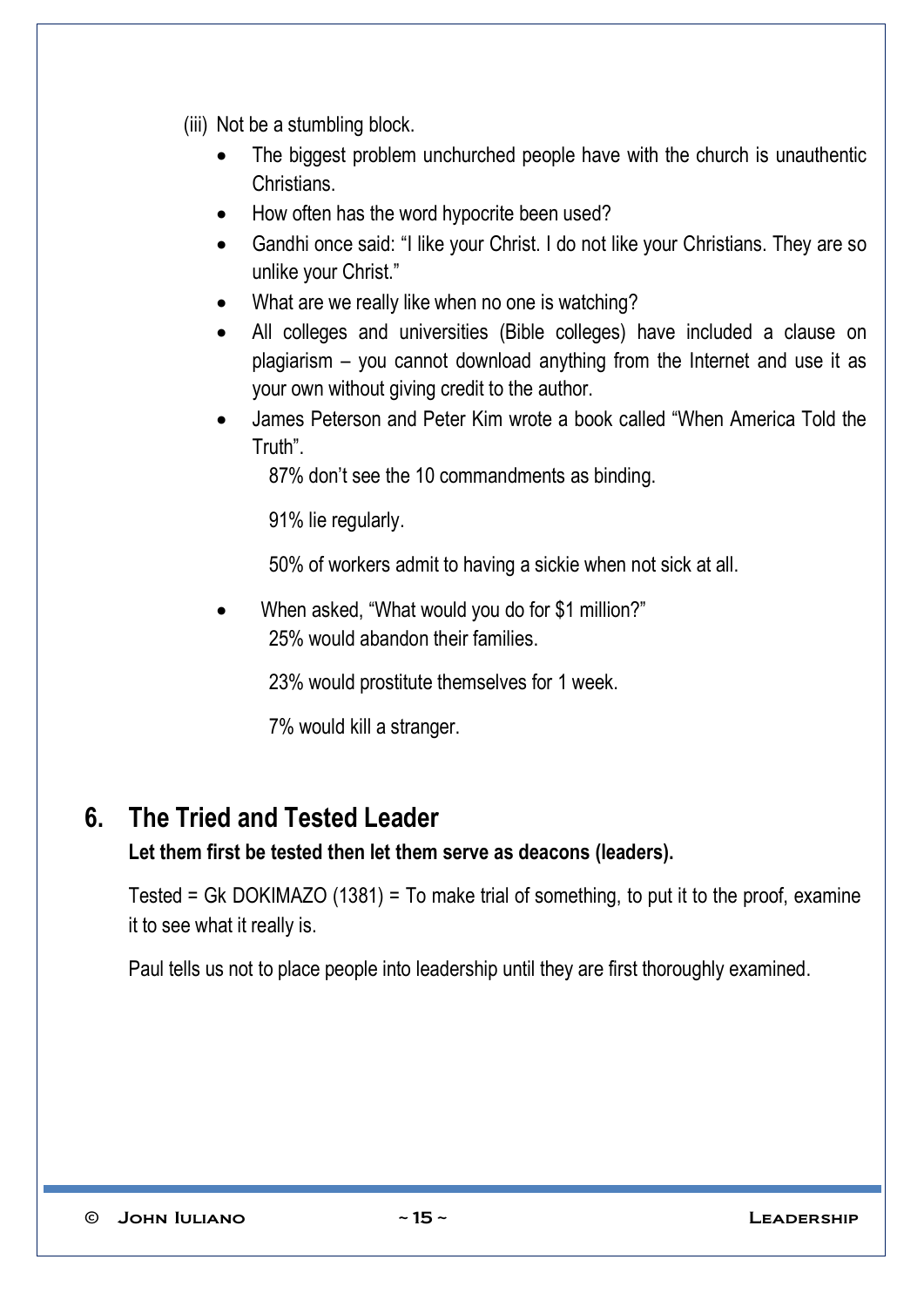#### **7 TESTS OF LEADERSHIP**

#### 1. **Commitment to God Test**

- (i) How committed are they to God?
- (ii) Do they come to church regularly because God is a priority?
- (iii) Do they do regular devotions because they love spending time with God?
- (iv) Do they worship God with passion?

#### 2. **Commitment to People Test**

- (i) We can't lead people if we don't love people.
- (ii) To love people means that we are available for them, show them compassion and listen to them.
- (iii) How well do you treat the everyday person (not just your friends)?
- (iv) All good leaders have a high EQ (emotional quotient). This means they know how to read people well and relate well to people.

#### 3. **Loyalty Test**

- (i) The Kingdom of God has a chain of command (its not egalitarian). Not everyone has the same authority and responsibility.
- (ii) We can't be in a church where we don't respect leadership.
	- 1 Corinthians 12:28: God has appointed these in the church, 1<sup>st</sup> Apostles, 2<sup>nd</sup> Prophets, 3rd Teachers.
	- Hebrews 13:17: "Obey those who lead you and be submissive, for they watch out for your souls."
- (iii) If you don't respect and honour the leadership in your present church you have two options.
	- Go somewhere you can. Just remember, God has never given us A PERFECT LEADER except for one – Jesus - and they crucified Him.
	- Change your attitude.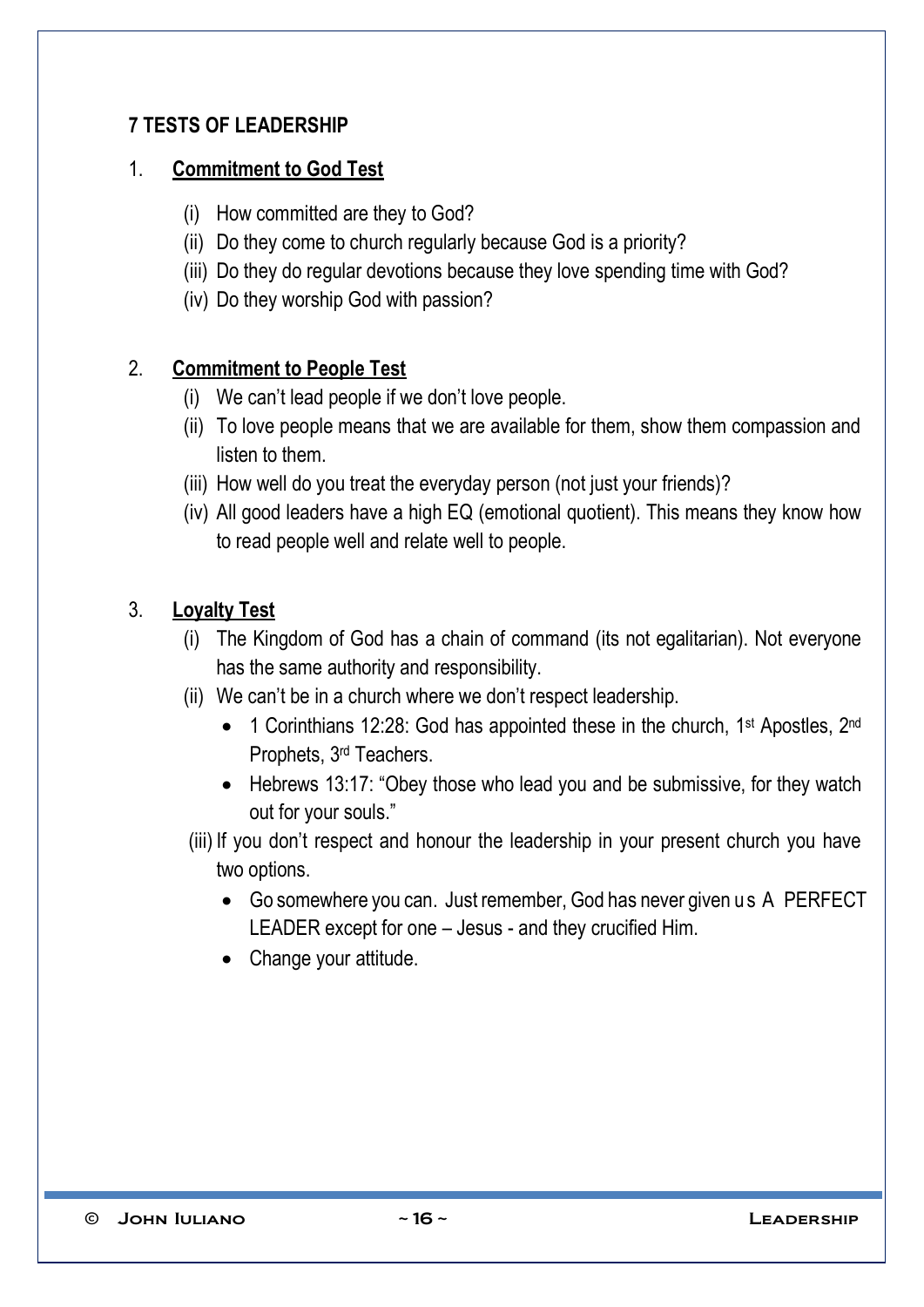#### 4. **Servant Leader Test**

(i) The model we follow is the Jesus' model Mark 10:45 "For even the Son of Man did not come to be served, but to serve and to give His life a ransom for many."

1 Peter 5:2-3 "Shepherd the flock of God which is among you, serving as overseers, not by compulsion but willingly, not for dishonest gain but eagerly: nor as being lords over those entrusted to you, but being examples to the flock."

(ii) Jesus told His disciples to be a servant leader and not to be a Lording Leader – Mark 10:42-45

#### **Servant Leader Lording Leader**

- 1. Leads by Inspiration 1. Leads by Intimidation
- 2. Leads by Motivation 2. Leads through Manipulation
- 3. Leads through Respect 3. Leads through Position
- 4. Leads by Vision 4. Leads by Fear
- 5. Corrects privately, Praises Publically 5. Praises privately, Corrects
- 6. Inspires people to action through **Cause**
- 7. Accepts responsibility 7. Blame Shifts
- 8. Uses power to release people 8. Uses power to control
- 9. It's all about others 9. It's all about me
- **Publically**
- 6. Bullies people to action through **Domination**
- 
- 
- 
- (iii) Every leader will make followers very similar to himself. Do you want a church full of servants or a church full of lords?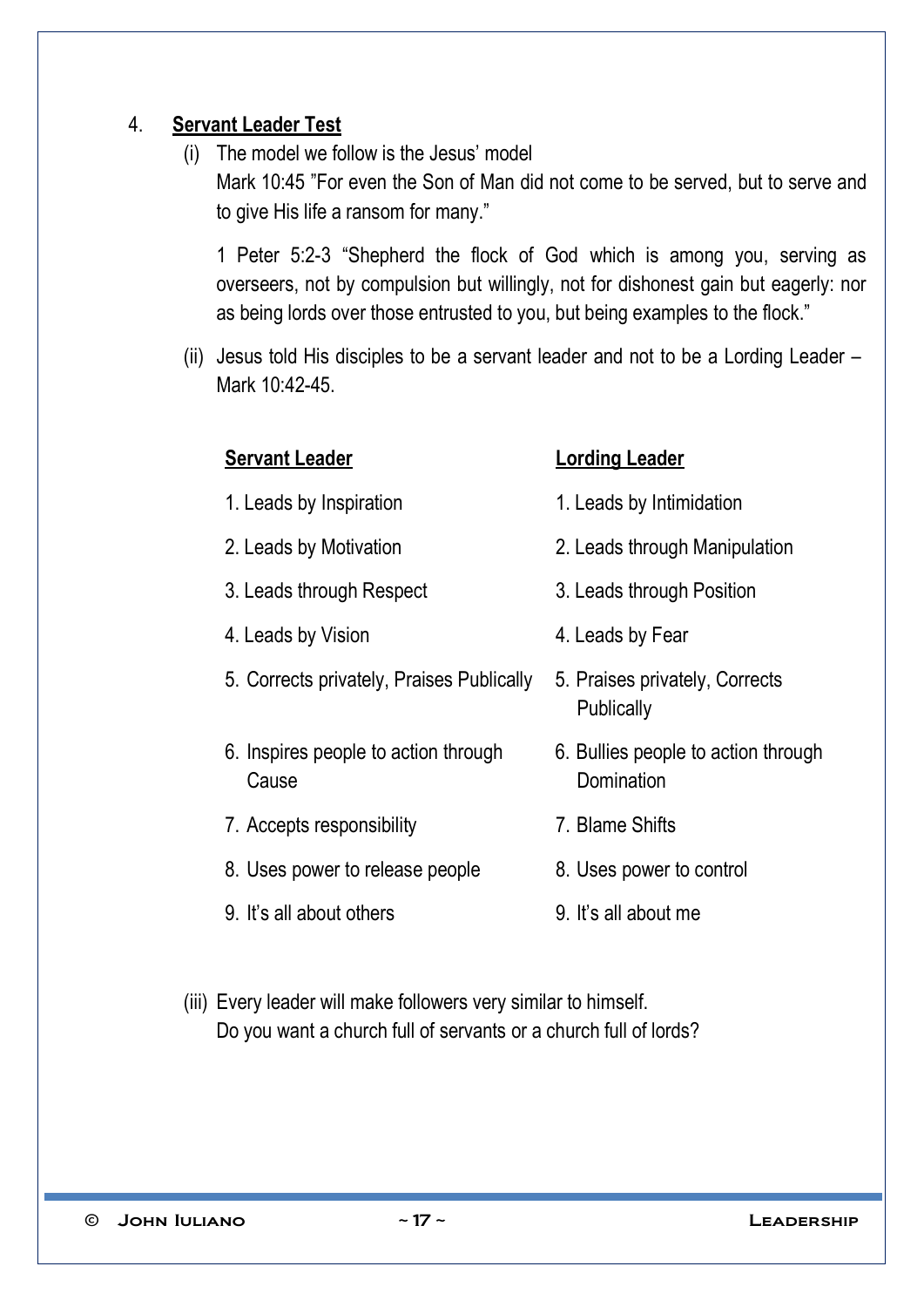#### 5. **Teachability Test**.

- (i) Because we are not perfect yet, we all need to be teachable;
- (ii) I have discovered that there are three types of people:
	- Those who are teachable
	- Those who are unteachable
	- Those who are hard to teach.
- (iii) Those with a teachable spirit have a humble and sweet spirit.

#### 6. **Wise Decision Making Test**.

- (i) Do they make wise decisions for their own life? Or is their life a legacy of bad decisions.
- (ii) If a person cannot make wise decisions for themselves how can they make wise decisions for others?
- (iii) If a leader cannot get order into their own house, their own business, their own personal dealings, then they cannot get order into the house of God.
- (iv) Simply ask these questions. Have they made wise decisions in their
	- Personal life
	- Family life, children
	- Work
	- Finances

#### 7. **Look Who's Following Test**.

- (i) If no one is following, it's a sure sign the person is not a leader.
- (ii) If someone is following, then leaders can only produce what they are. We pass on our DNA to others.
- (iii) What you are on the inside is what you attract on the outside.
	- If you are positive on the inside, you attract positive people.
	- If you are a whinger on the inside, you'll attract whingers.
	- If you are negative on the inside, you'll attract negative people.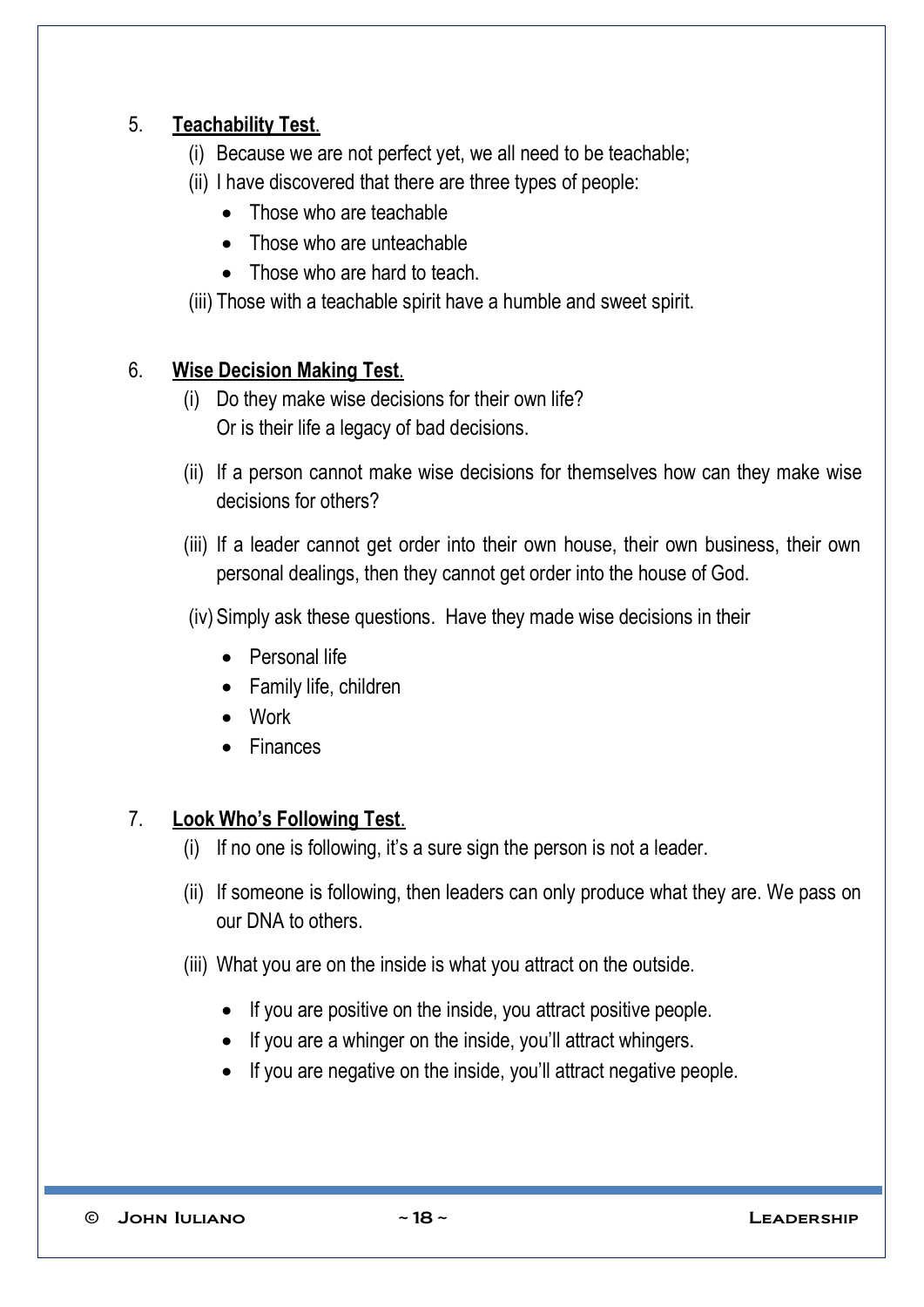(iv) You become a magnet to what you really are.

- If you are DISORDERED you will attract DISORDER
- If you are ORDERED you will attract ORDER
- If you have a POVERTY MENTALITY you will attract POVERTY
- If you have a PROSPERITY MENTALITY you will attract PROSPERITY

(v) Three Simple Questions to ask about a potential leader

- 1. Who's following?
- 2 How would I feel if everyone they lead became like them?
- 3. How would I feel if I had another 100 of them?

## **7. The Blameless Leader**

#### **Being found blameless**

Blameless = Gk ANEGKLETOS (410) unaccusable in court. Free from any legal charge, beyond reproach, blameless.

#### 1. **It Doesn't Say a Leader Must Be Perfect, But Blameless**

- (i) We are allowed to make mistakes.
- (ii) However we should not continue to walk through life with uncertified mistakes.
- (iii) A blameless person will do everything within their power to fix a mistake that is brought to their attention.

#### 2. **Don't Give the Enemy an Accusation Against You**

- (i) Revelation 12:10: "...for the accuser of our brethren who accused them before our God day and night ..."
- (ii) The Bible is clear about not giving the enemy an opportunity, a foothold, a way to be able to accuse us. Ephesians 4:27.
- (iii) The only way an accusation can be removed is by
	- Repentance
	- Restitution (if at all possible)
	- Calling on the blood of Jesus
	- Closing the door to the enemy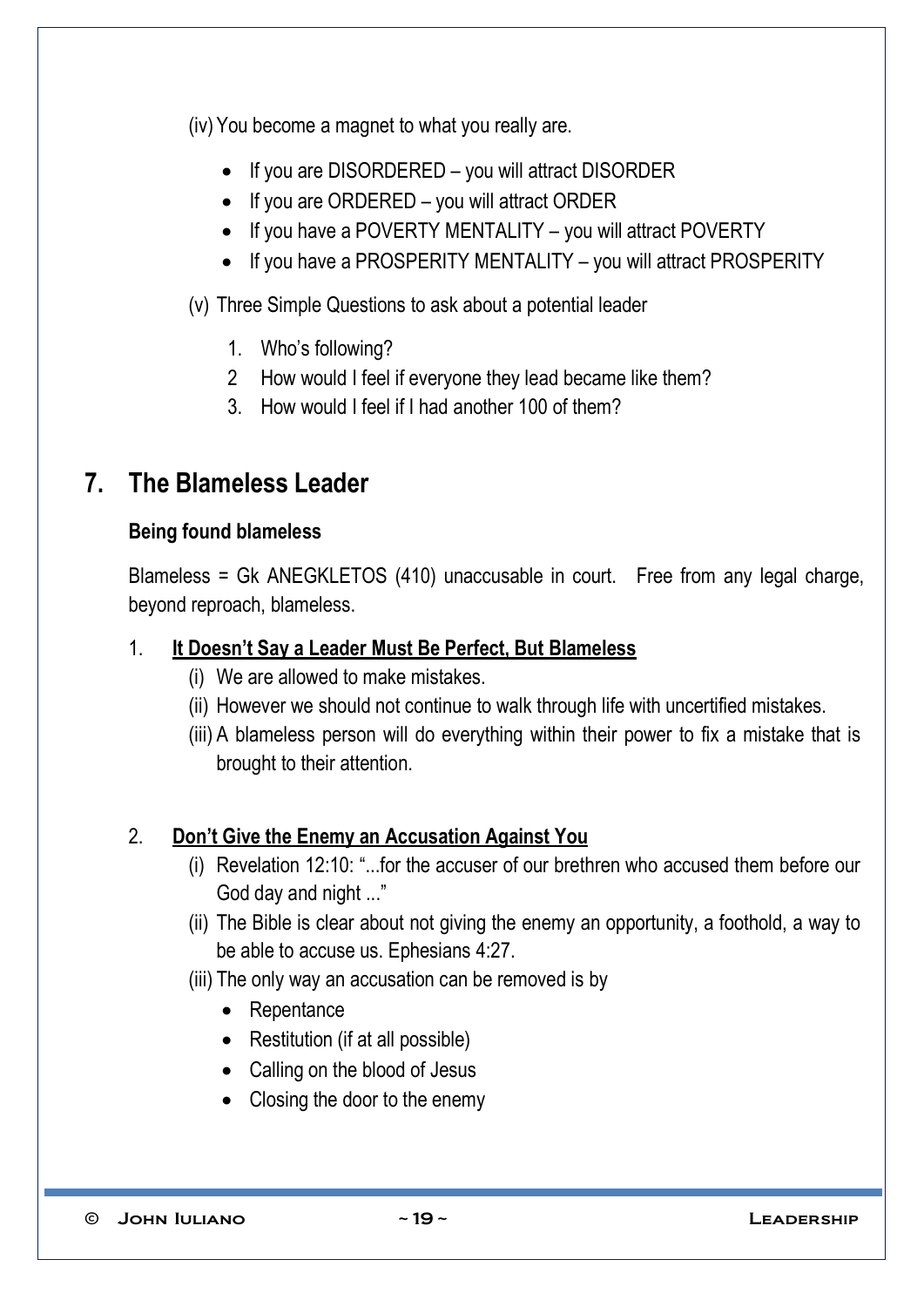#### 3. **Don't Grieve The Holy Spirit**

- (i) Ephesians 4: 30 tells us not to grieve the Holy Spirit. To grieve the Spirit is to do something that contrary to His will.
- (ii) 1 Thessalonians 5:19 tells us not to quench the Holy Spirit. To quench the Spirit is to ignore His promptings.
- (iii) Every leader needs to walk in the Spirit, living a life submitted to the direction of the Holy Spirit.

#### 4. **Live Life Beyond Reproach**

- (i) Many translators interpret blameless as "beyond reproach".
- (ii) Don't look to how close you can get to the line of error. Live life so far away from the line so that no one can reproach you.
- (iii) It is dangerous to use liberty and trust as license to flirt with questionable grey areas. Everything is less complicated when the leader chooses to live life blameless, beyond reproach and always accountable.

#### 5. **Live Life the Simple Way**

- (i) Have a delicate conscience and clear accountability.
- (ii) Live a life of daily repentance.
- (iii) Keep short accounts Practice forgiveness.
- (iv) Keep your spirit sweet.
- (v) Live a life of worship, devotion and fellowship with God.

## **Conclusion**

In the language of today, the Apostle Paul told Timothy when choosing a leader, look for these 7 essential qualities. A Christian Leader therefore:

- 1. Has Good Character
- 2. Is Faithful and Loyal
- 3. Is Self-Controlled
- 4. Is Kingdom Minded
- 5. Is Visionary and Authentic
- 6. Has been Tried and Tested
- 7. Is found to be Blameless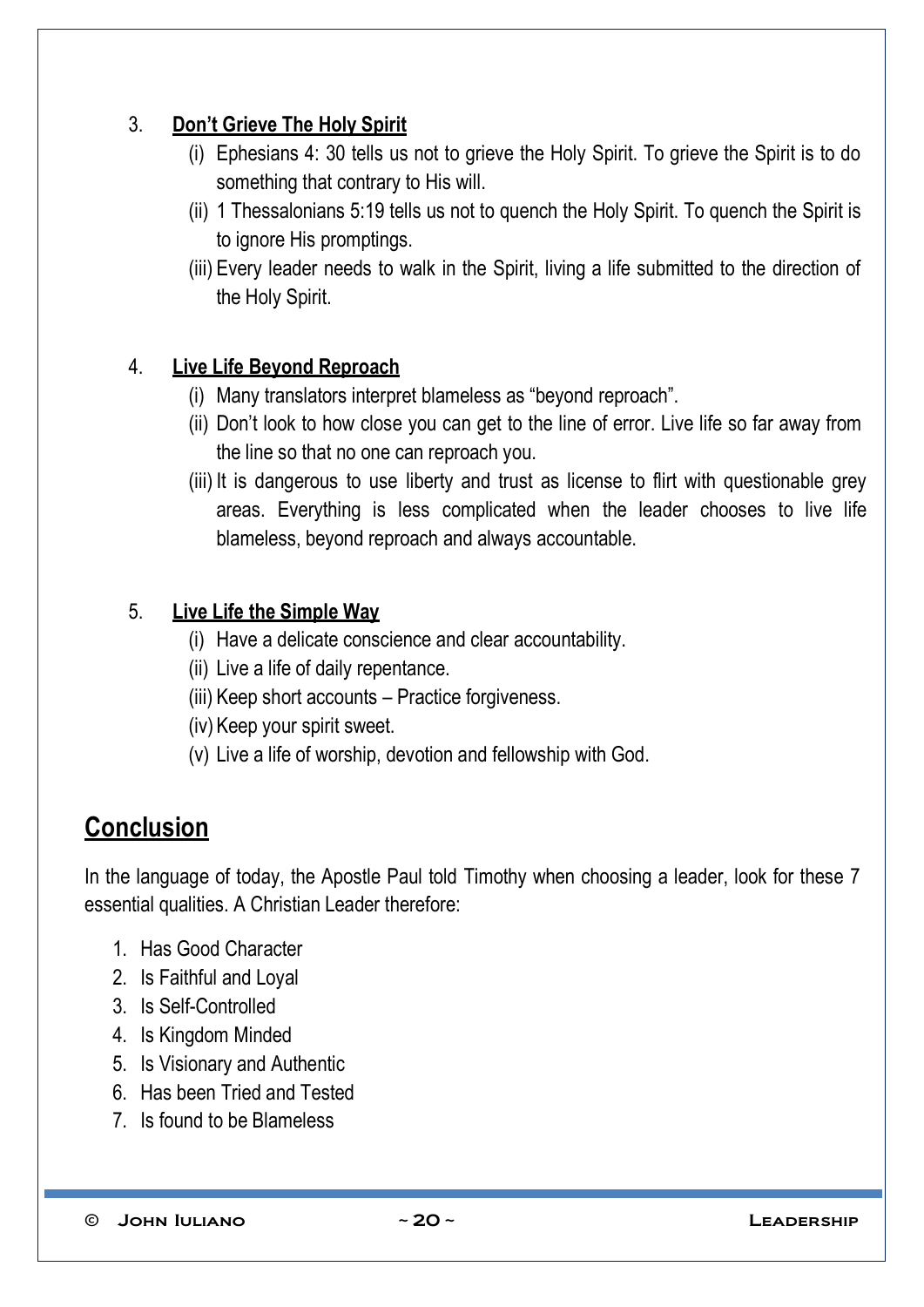- A. Imagine for a moment if every leader in every church demonstrated the above 7 qualities.
	- Don't worry if they don't score 100% in every area. The important thing is that they at least get a PASS. Then we can help them get better through focus and leadership development.
- B. People that fail in achieving the above qualities disqualify themselves from leadership. What it simply means is that they have either: a bad character or are not faithful and loyal, or are not self-controlled, or don't have a kingdom mind, or it means they don't have vision and don't live life authentically or they have been tested but failed and found to be in reproach. How can such a person be placed into Christian Leadership? Alternatively, any church that can produce this type of leader who exhibits these 7 qualities will be strong, healthy and moving toward achieving their God-given destiny.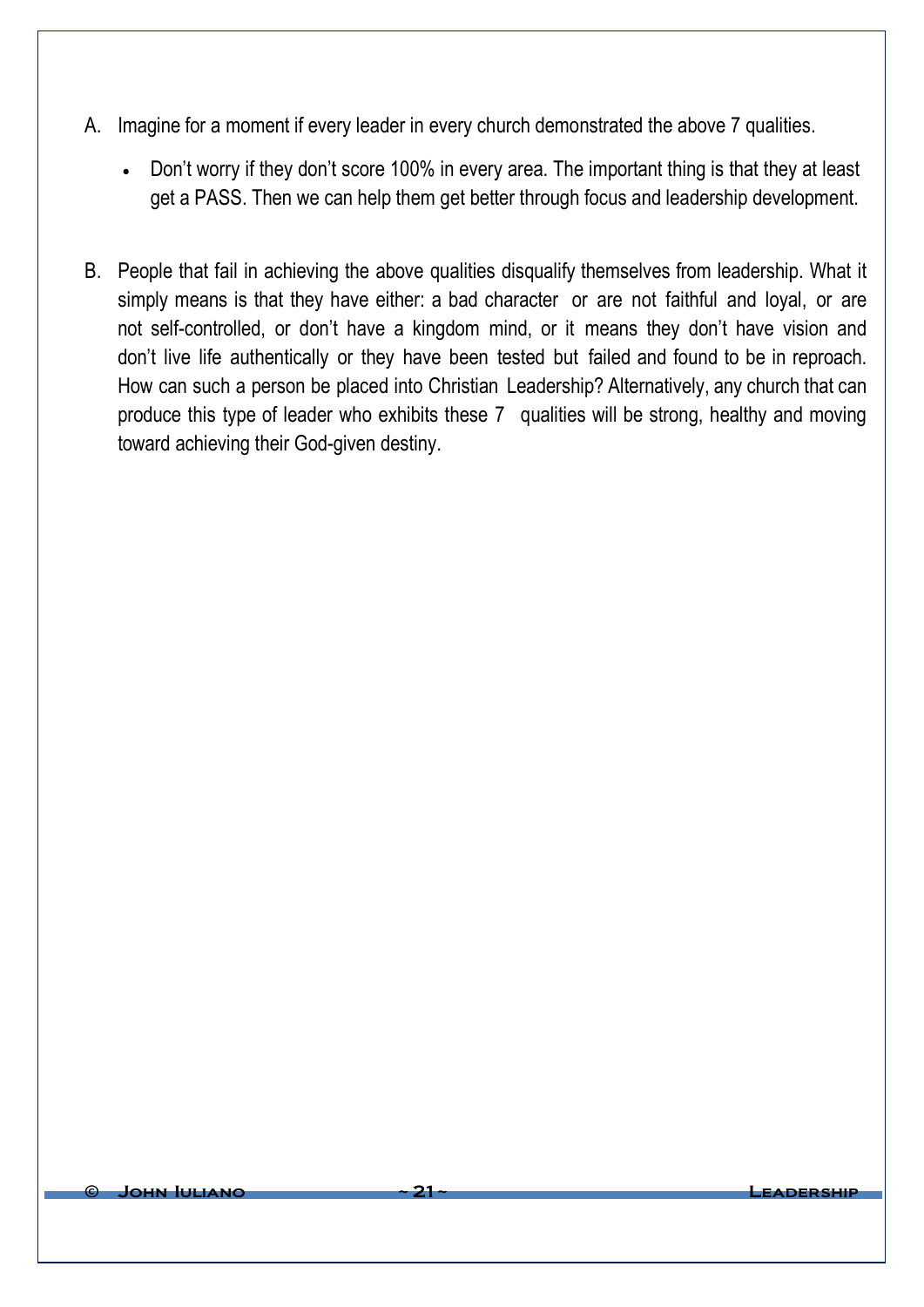

## Leadership Development

The strength of a church is reflected in the strength of its leadership. The more effective leaders a church has, the more effective a church will be in accomplishing its vision. It is therefore imperative for every church to have a detailed plan of how it goes about developing its leaders.

Leadership needs to be developed on many levels. The bigger the church, the more leaders it needs and added to that, they also need more levels of leadership to keep it effective.

I believe that one-leader-for-every-seven people is a good gauge from which to work. I call this the 1:7 principle. (Note: this is an approximate number; it doesn't have to be exactly 7)

To take this up another level, we also need one level 2 leader for every seven level 1 leaders we develop. And to follow on, we also need one level 3 leader for every seven level 2 leaders we develop.

In a church of 50-60 people, that means we need to raise up seven level 1 leaders and one level 2 leader to keep it effective.

In a church of 200 people, we need at least 27 level 1 leaders, 4 level 2 leaders and 1 level 3 leader.

In a church of 500 people, we need at least 70 level 1 leaders, 10 level 2 leaders and 2 level 3 leaders.

Too many people make the goals for their churches revolve around the number of people they want without fully understanding that the goal-setting ought to first be directed towards leadership development.

## **Level 1 Leader (L1) - Leader**

An L1 leader is someone who is involved on the frontline of leading a group of people. It may be in ministry, in service, in volunteering, or any ministry that involves imparting to people. A Sunday School teacher, a home group leader, a youth group leader, a host who leads a team of other hosts are all L1 leaders.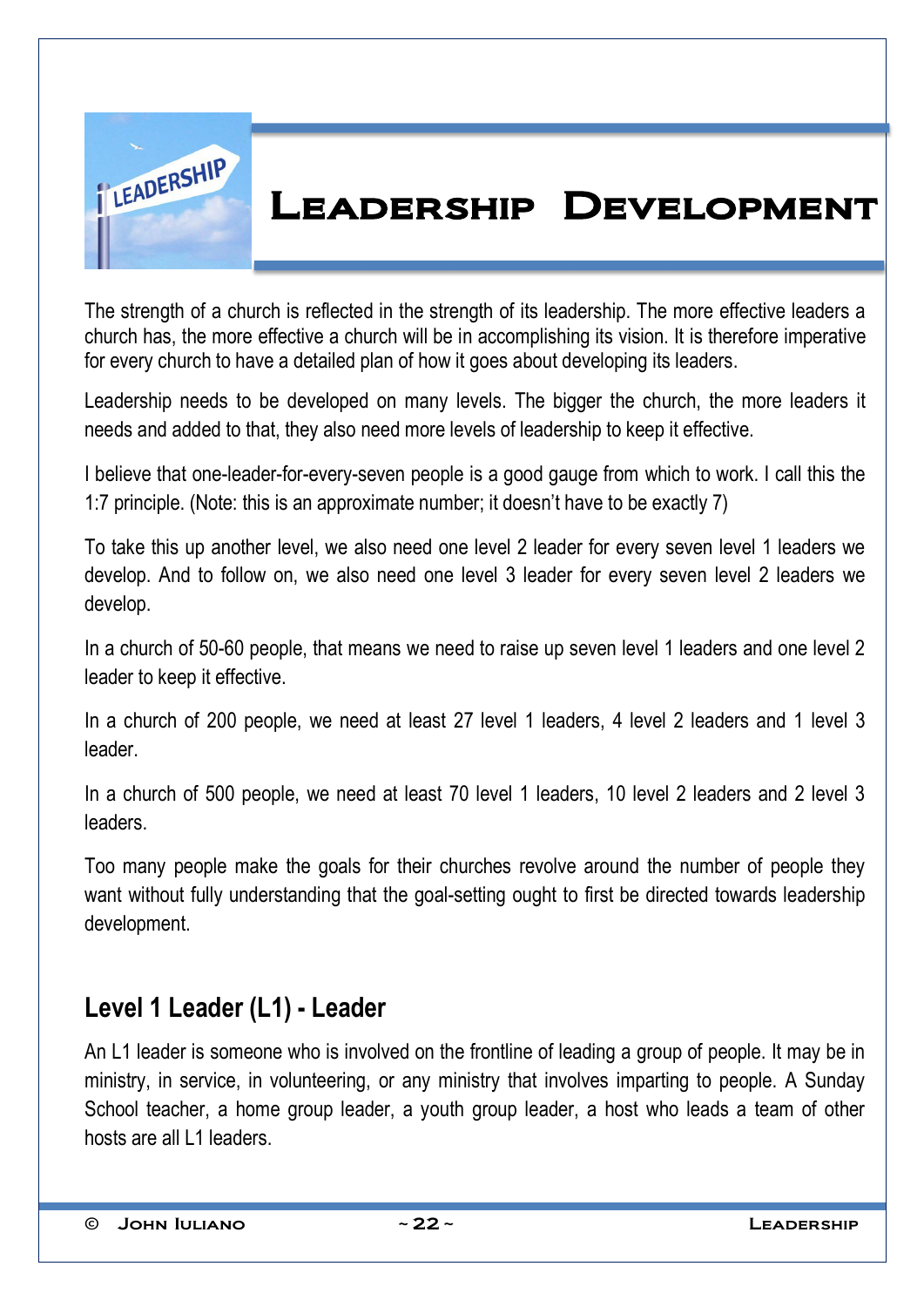The qualities that need to be imparted and to look for in L1 leader are as follows.

- 1. A Disciple. They need first to be a disciple before they can become a leader. A disciple is a follower of Christ who obeys all of Christ's commands and reflects the DNA and culture of the church.
- 2. A Son/Daughter of the House. They need to be loyal and a role model of the values of the church, firmly planted and flourishing in the House of God.
- 3. A Servant. They need to understand that leadership is about serving people not lording over people.
- 4. Helping Others. High up on their agenda must be a desire to help others and be a blessing to others.
- 5. Impartation. Also high on their agenda must be a desire to impart into others what they know, what they have, what they have discovered and the life they have in Christ. They don't need to be miles in front of the people they lead; they only need to be ahead of them. A 10 year old doesn't yet know everything but they know more than a 5 year old. This makes them eligible to lead 5 year olds.

## **Level 2 Leader (L2) - Supervisor.**

An L2 leader is someone who leads L1 leaders. They are supervisors and help other leaders become more effective. A Sunday School superintendent who supervises Sunday School teachers is an L2 leader. A regional leader who supervises connect groups in their region is an L2 leader.

The qualities that need to be imparted and to look for in L2 leaders are as follows.

- 1. Experienced. To be an effective L2 leader, one must first be an experienced L1 leader. Experience adds to credibility.
- 2. A Coach. Coaching is about drawing out of others what is already within them.
- 3. A Mentor. Mentoring is about imparting to others what you have but they don't yet have. Sharing knowledge, experience and wisdom.
- 4. Innovative. The problem solver. Able to see the challenges as they are approaching but even more importantly knows where to find the solutions to the challenges.
- 5. Accessible. Available to answer questions, follow up and follow through. Understanding that their success is connected to the success of the L1 leaders they lead. They see themselves as the "Go To" person for L1 Leaders.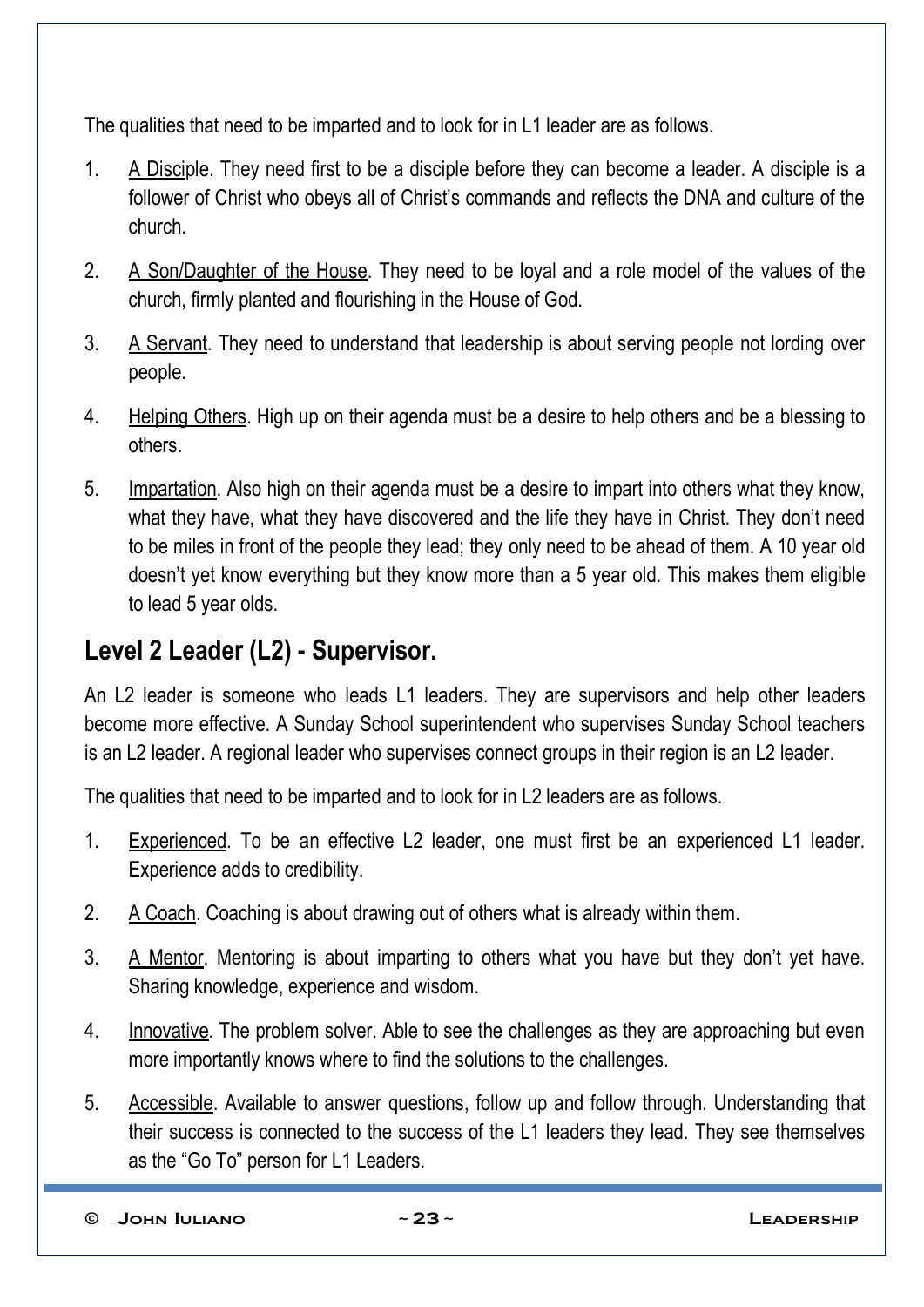## **Level 3 Leader (L3) - Director.**

An L3 Leader is a department leader who has responsibility for all the leaders in the department. They hold the leaders accountable for effectively ministering to the people in that particular department. Their main focus is strategy, systems and leadership development. They have transitioned from focusing on day-to-day ministry to people to overseeing the effective running of a department. In a growing church all department leaders ought to have the qualities of a L3 Leader.

The qualities that need to be imparted and to look for in L3 Leaders are as follows.

- 1. A Strategist. One who is able to think and plan at least 2-3 years ahead.
- 2. An Architect. A designer and implementer of systems. One who has an ability to put the pieces together so that everything works toward a common goal.
- 3. A Problem Solver. Someone who has the ability to fix any problem that arises in the system. Able to maintain and keep the system running well.
- 4. A Recruiter. Someone who is able to recruit people and grow the organization. They can recruit because they are able to cast a convincing vision that excites people.
- 5. A Developer of Leaders. Has an ability to identify, develop and empower leaders to be effective in ministry. Isn't content with just maintaining but is passionate about growing the department.

## **Leader-in-Training (LT).**

A Leader-in-Training is someone who is showing signs of potential leadership and with training could easily become a Level 1 Leader.

The qualities to look for in a leader-in-training are as follows.

- 1. A Disciple. Before anyone can become a leader, they must first show evidence that they are a follower of Christ committed to obeying all His commands.
- 2. A Contributor. Is keen to not only be blessed but to become a blessing to others. Sees the vision of helping others as important and necessary.
- 3. Motivated. Shows signs of wanting to get involved. Not happy to just sit on the fence. Wants to get into the game and not just spectate.

There is a detailed questionnaire that is attached to help you begin identifying potential leaders.